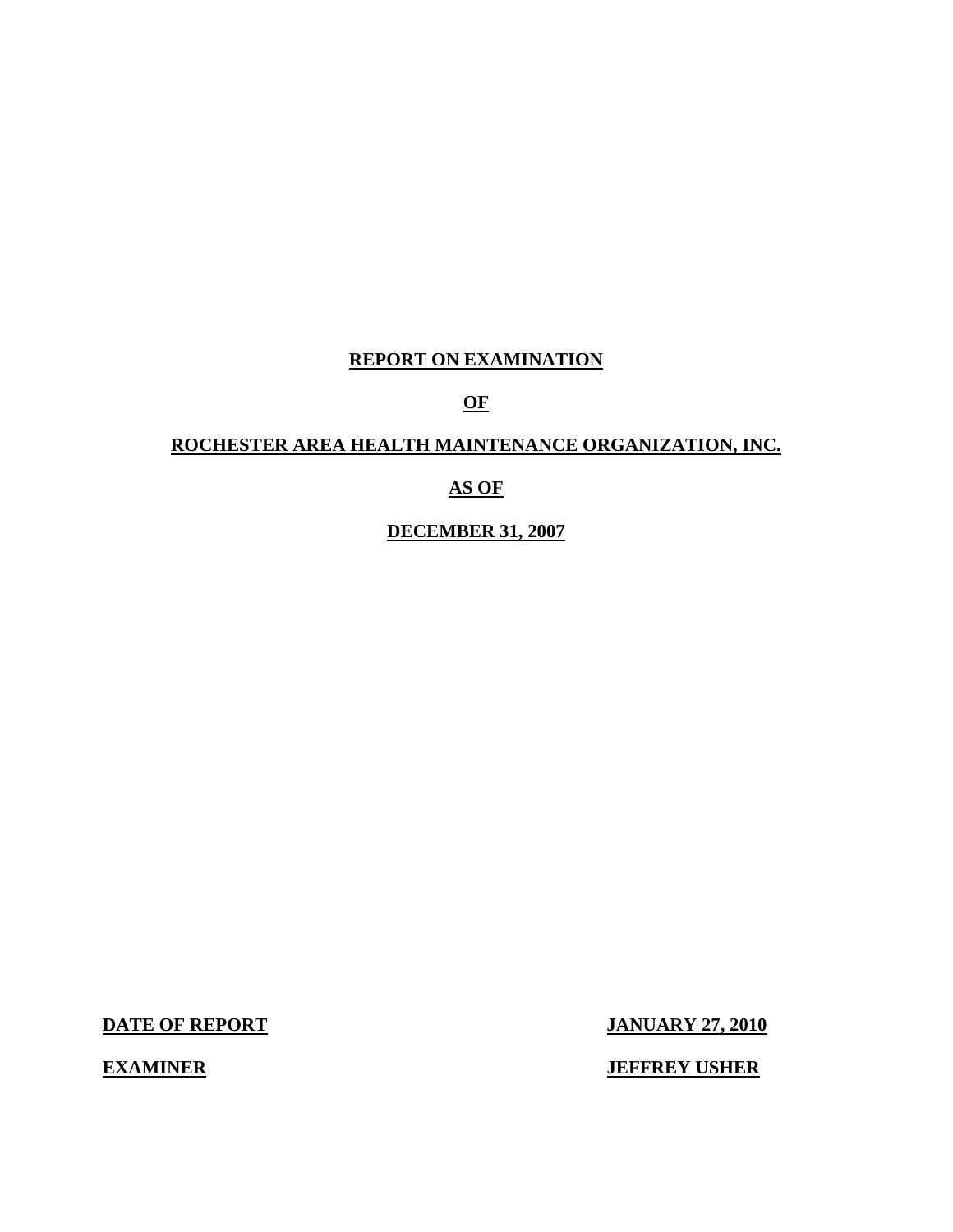## **TABLE OF CONTENTS**

## **ITEM NO. PAGE NO.**

| 1. | Scope of examination                                                                                                                                                                                                                                                              | $\overline{2}$                                          |
|----|-----------------------------------------------------------------------------------------------------------------------------------------------------------------------------------------------------------------------------------------------------------------------------------|---------------------------------------------------------|
| 2. | Description of HMO                                                                                                                                                                                                                                                                | 3                                                       |
|    | A.<br>Management and controls<br><b>B.</b><br>Territory and plan of operation<br>$C_{\cdot}$<br>Reinsurance<br>D.<br>Holding company system<br>Ε.<br>Significant operating ratios<br>Allocation of expenses<br>F.<br>G.<br><b>Abandoned Property Law</b><br>Premium revenue<br>H. | $\overline{4}$<br>6<br>10<br>11<br>22<br>22<br>25<br>26 |
| 3. | <b>Financial statements</b>                                                                                                                                                                                                                                                       | 27                                                      |
|    | <b>Balance</b> sheet<br>$\mathsf{A}$ .<br><b>B.</b><br>Underwriting and investment exhibit                                                                                                                                                                                        | 27<br>29                                                |
| 4. | Receivables from parent, subsidiaries, and affiliates                                                                                                                                                                                                                             | 30                                                      |
| 5. | Claims unpaid                                                                                                                                                                                                                                                                     | 32                                                      |
| 6. | Aggregate health claims reserves                                                                                                                                                                                                                                                  | 33                                                      |
| 7. | Subsequent events                                                                                                                                                                                                                                                                 | 33                                                      |
| 8. | Compliance with prior report on examination                                                                                                                                                                                                                                       | 36                                                      |
| 9. | Summary of comments and recommendations                                                                                                                                                                                                                                           | 37                                                      |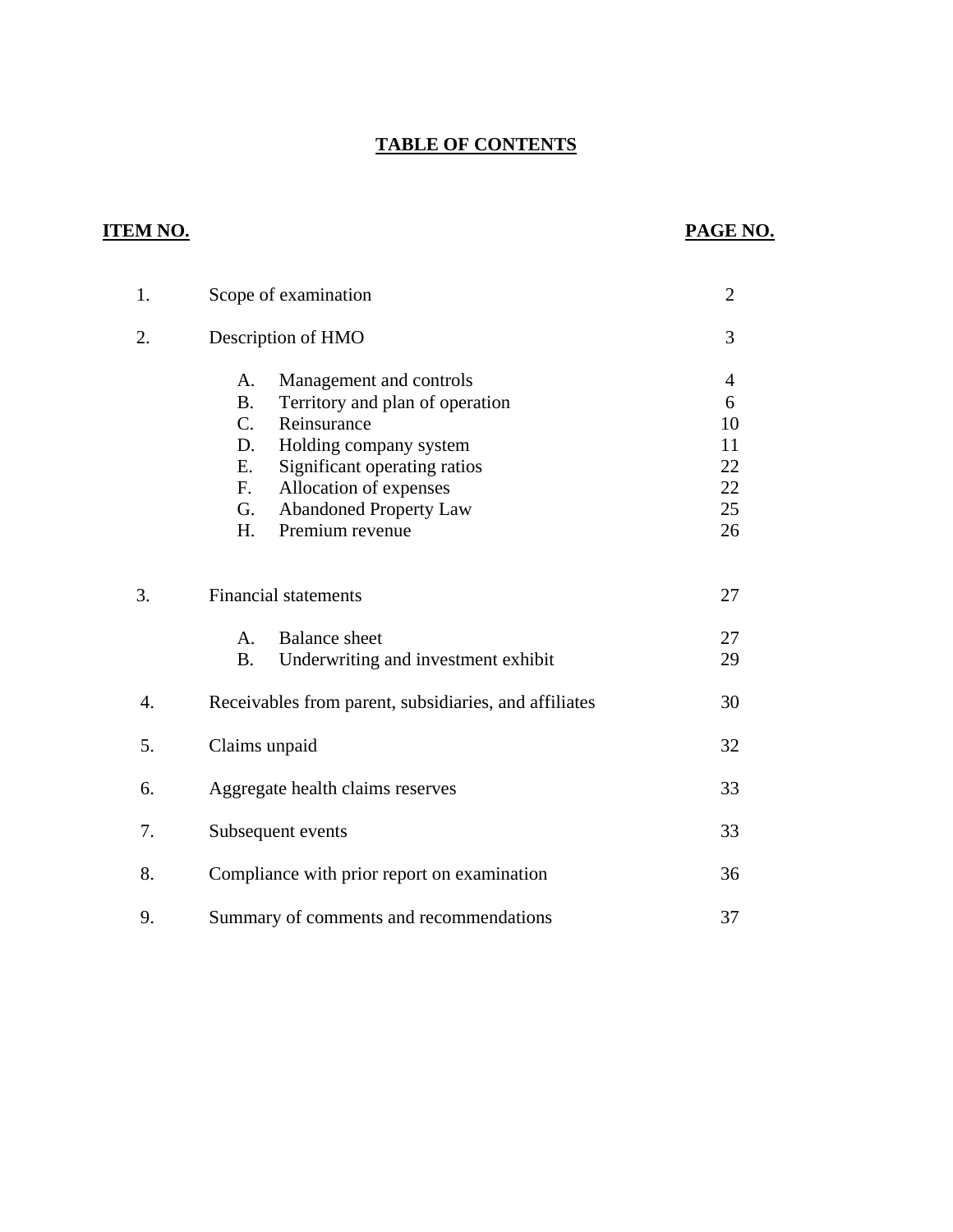

STATE OF NEW YORK INSURANCE DEPARTMENT 25 BEAVER STREET NEW YORK, NEW YORK 10004

Governor David A. Paterson James J. Wrynn

Superintendent

January 27, 2010

Honorable James J. Wrynn Superintendent of Insurance Albany, New York 12257

Sir:

Pursuant to the requirements of the New York Insurance Law, and acting in compliance with the instructions contained in Appointment Number 22769, dated June 1, 2009, attached hereto, I have made an examination into the financial condition and affairs of the Rochester Area Health Maintenance Organization, Inc., a not-for-profit health maintenance organization (HMO) licensed pursuant to the provisions of Article 44 of the New York Public Health Law as of December 31, 2007. The following report thereon is respectfully submitted.

The examination was conducted at the home office of Rochester Area Health Maintenance Organization, Inc. located at 625 State Street, Schenectady, New York

Wherever the designations, "RAHMO" or "HMO", appear herein, without qualification, they should be understood to indicate the Rochester Area Health Maintenance Organization, Inc.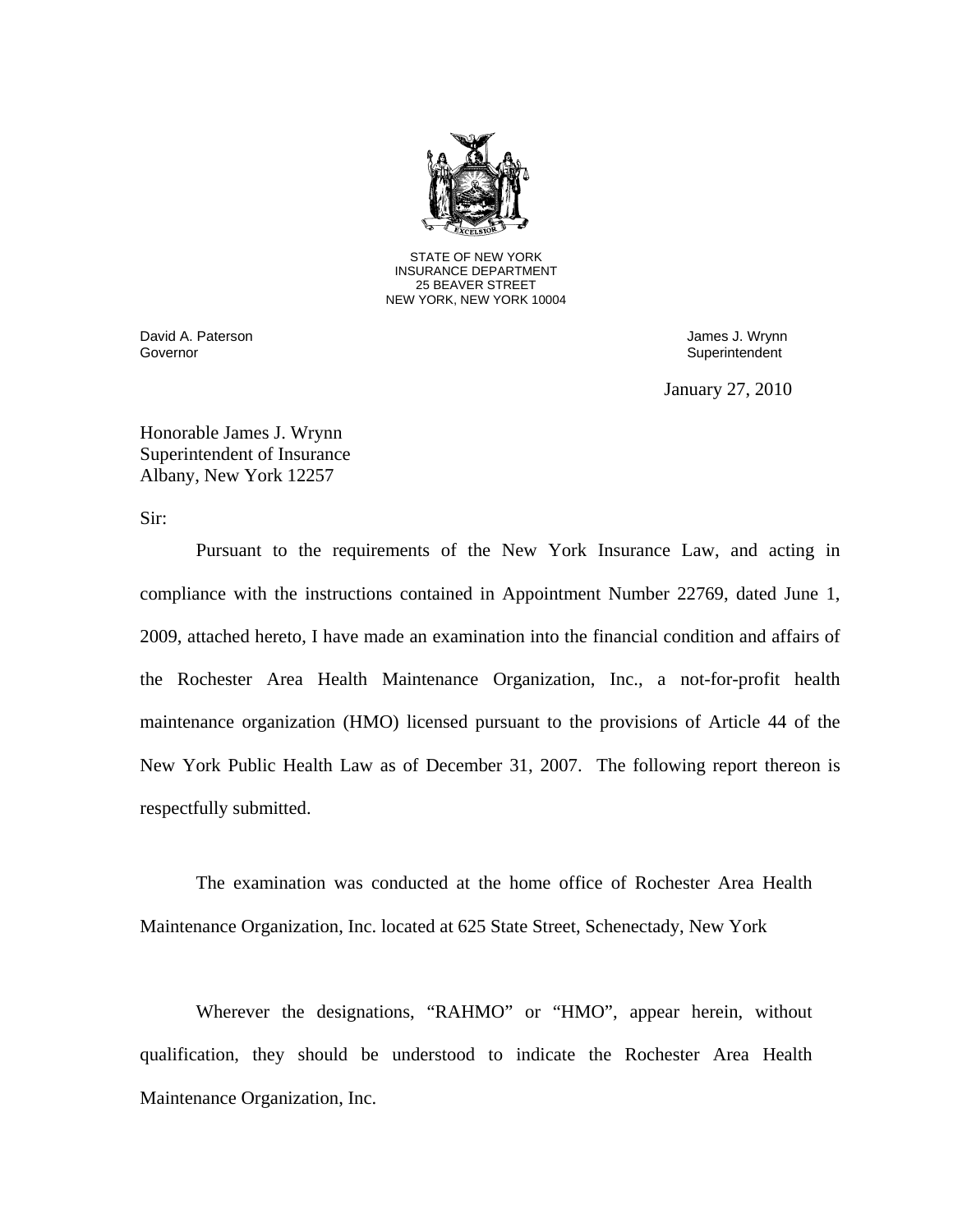### 1. **SCOPE OF EXAMINATION**

The previous examination was conducted as of December 31, 2004. This examination covers the three-year period from January 1, 2005 through December 31, 2007. Transactions occurring subsequent to December 31, 2007 were reviewed where deemed appropriate by the examiner.

The examination comprised a verification of assets and liabilities as of December 31, 2007, in accordance with statutory accounting principles (SAP), as adopted by this Department, a review of income and disbursements deemed necessary to accomplish such verification, and utilized, to the extent considered appropriate, work performed by the HMO's independent certified public accountants. A review or audit was also made of the following items as called for in the *Examiners Handbook of the National Association of Insurance Commissioners* (NAIC):

> History of the HMO Management and controls Corporate records Fidelity bonds and other insurance Reinsurance Territory and plan of operations Growth of the HMO Accounts and records Loss experience Financial statements

This report on examination is confined to financial statements and comments on those matters which involve departures from laws, regulations or rules, or which are deemed to require explanation or description.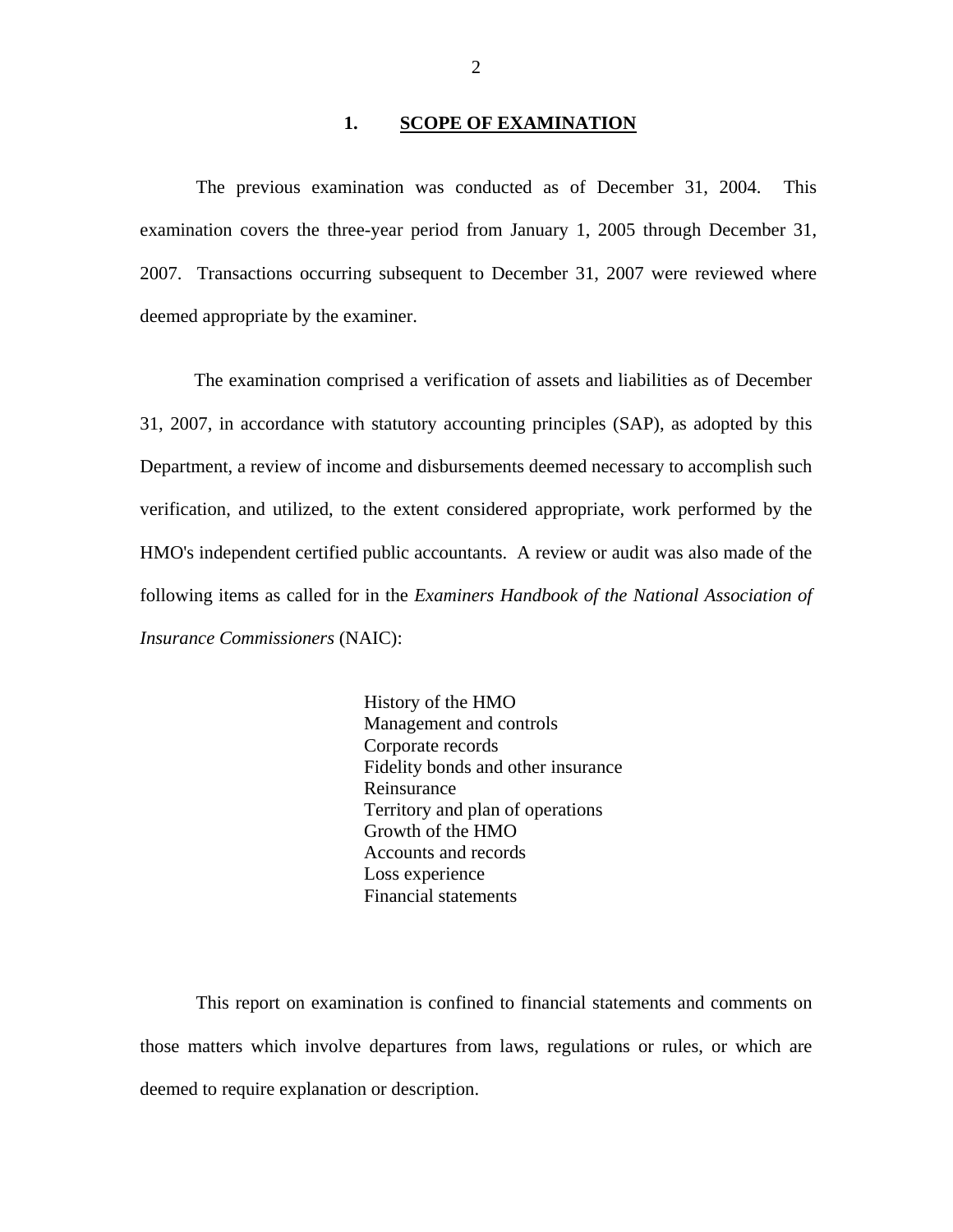<span id="page-4-0"></span>A review was also made to ascertain what action, if any, was taken by the HMO with regard to comments and recommendations in the prior report on examination.

Concurrent financial examinations of affiliates, MVP Health Plan, Inc., MVP Health Insurance Company, MVP Health Services Corporation and Preferred Assurance Company, Inc. were also made as December 31, 2007. Separate financial reports on examination of such RAHMO affiliates have been issued.

In addition, a concurrent market conduct examination was conducted of RAHMO and its affiliate, Preferred Assurance Company, Inc. as of December 31, 2007. A separate combined report on examination will be issued relative such market conduct examination.

## **2. DESCRIPTION OF HMO**

Rochester Area Health Maintenance Organization, Inc. (RAHMO), during the examination period conducted business under the name, "Preferred Care". The HMO provides prepaid comprehensive health care coverage for its enrolled members. RAHMO was incorporated in New York State as a not-for-profit corporation on August 18, 1977. On October 18, 1979, RAHMO became federally qualified as a health maintenance organization (HMO) under Title XIII of the Public Health Service Act. Effective November 1, 1979, RAHMO received authority to conduct business pursuant to Article 44 of the New York Public Health Law.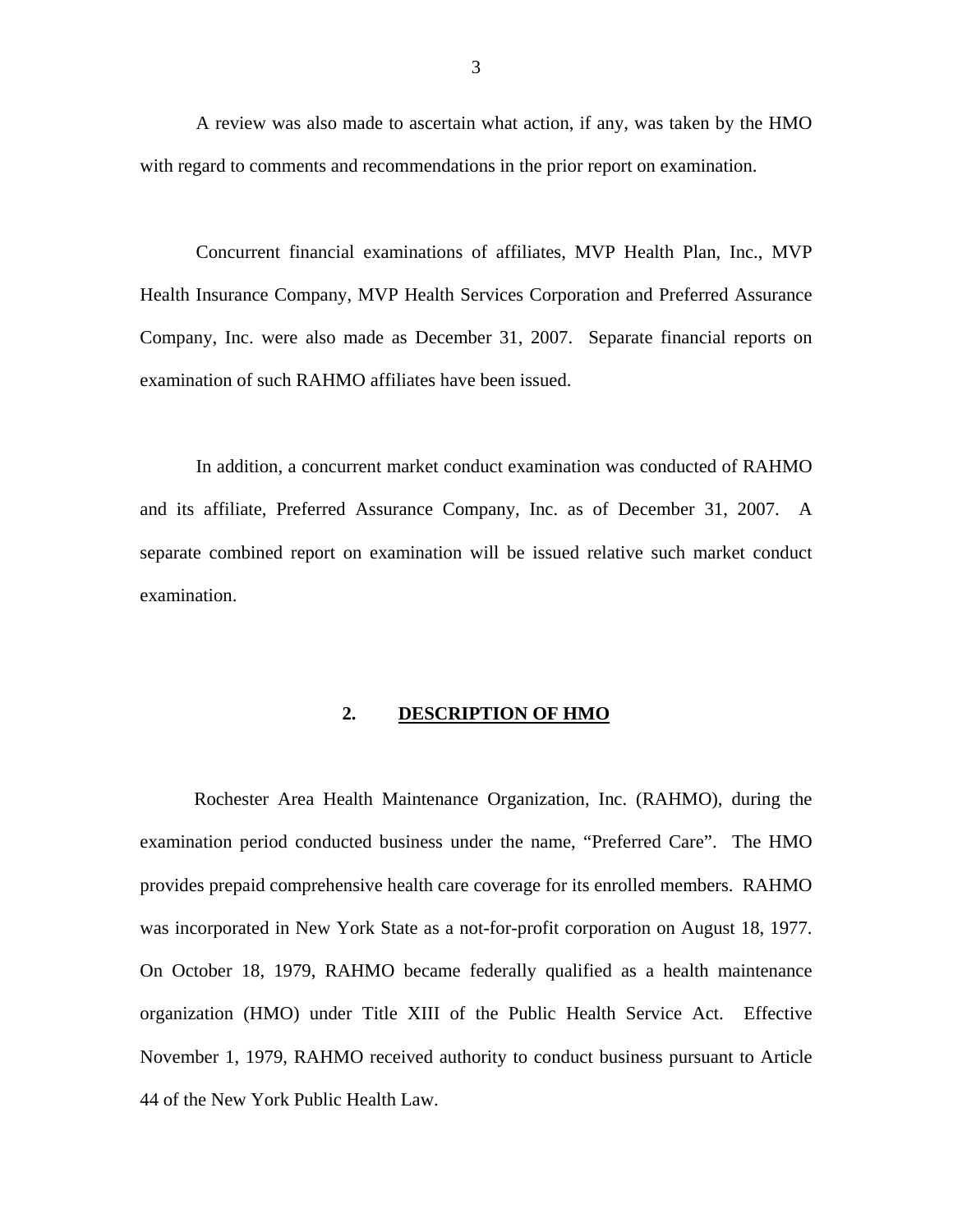<span id="page-5-0"></span>RAHMO is an IPA model HMO which contracts with one or more independent practice associations (IPA) to provide health care services to its members. Physicians are members of the IPA and are reimbursed for services rendered through a fee schedule or on a capitated basis.

## A. Management and Controls

Pursuant to the HMO's charter and by-laws, management of the HMO is to be vested in a board of directors consisting of not less than twelve, nor more than twentyfive directors. As of December 31, 2007, the board of directors consisted of twenty-three members as set forth below:

Donald A. Bentrovato, MD Urologist,

Richard D'Ascoli, MD Orthopedic Surgeon,

Richard F. Gullott, MD Internal Medicine,

Michael S. Schneider, MD Internal Medicine, Rochester, New York Rochester Medical Center

Joseph J. Schwerman, MD Family Practitioner,

Schenectady, New York Proctors Theatre

#### Name and Residence Principal Business Affiliation

Schenectady, New York Schenectady Urological Associates

Schenectady, New York Schenectady Regional Orthopedics

Scotia, New York **Richard F. Gullott, MD PC** 

Queensbury, New York Hudson Headwaters Health Network

Gary Bonadonna Trade Union Manager, Webster, New York **Rochester Joint Board, Unite Here** 

Burt Danovitz Executive Director. Utica, New York Resource Center for Independent Living

Karen B. Johnson Director of Development,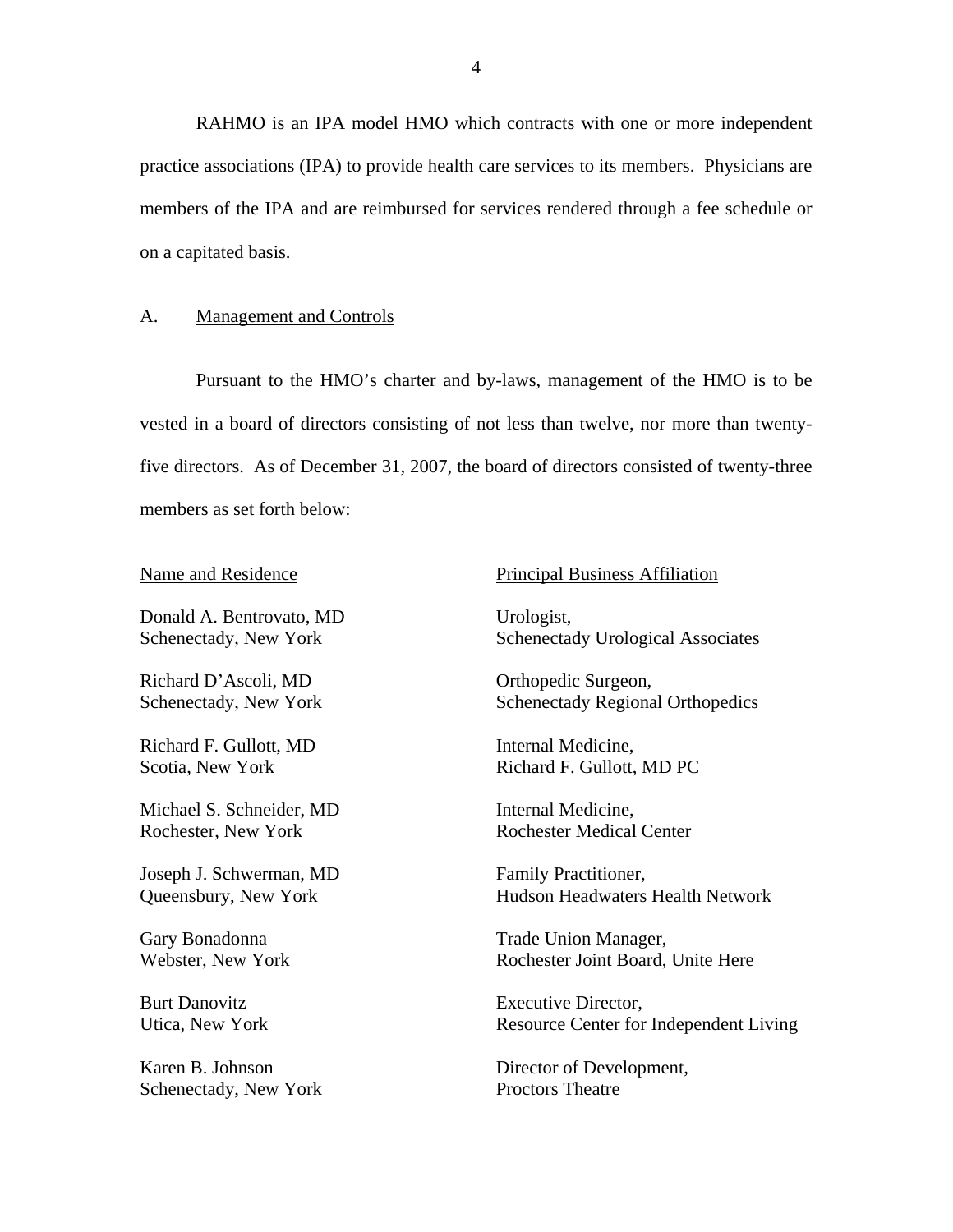William J. Reddy Rochester, New York

Leland C. Tupper Schenectady, New York

Joseph Heavey Poughkeepsie, New York

Alan P. Goldberg Albany, New York

Herschel Lessin, MD Poughkeepsie, New York

Ernest Levy, MD Cooperstown, New York

Michael Copeland Rochester, New York

Jon K. Rich Alplaus, New York

Arthur J. Roth Loudonville, New York

Joseph DePaolis Rochester, New York Consultant

Murray M. Jaros, Esq. Niskayuna, New York

Wilfred J. Schrouder Penn Yan, New York Retired

Gerald E. Van Strydonck Fairport, New York Retired

Anthony Costanza Webster, New York

Norma C. Westcott Niskayuna, New York

Name and Residence Principal Business Affiliation

President, Reddy and Son Development, LLC

Treasurer, MVP Health Plan, Inc.

Administrator, The Children's Medical Group

President, First Albany Capital

Pediatrician, Children's Medical Group, PLLC

Neurosurgeon, Fox Care Center, Oneonta, NY

Human Resource Manager, Alstom Signaling Inc.

Board Member, MVP Health Service Corporation

Accountant, Hodgson Russ, LLP

Attorney, New York State Association of Towns

Retired, M&T Bank

Consultant, Westcott Enterprises, Inc.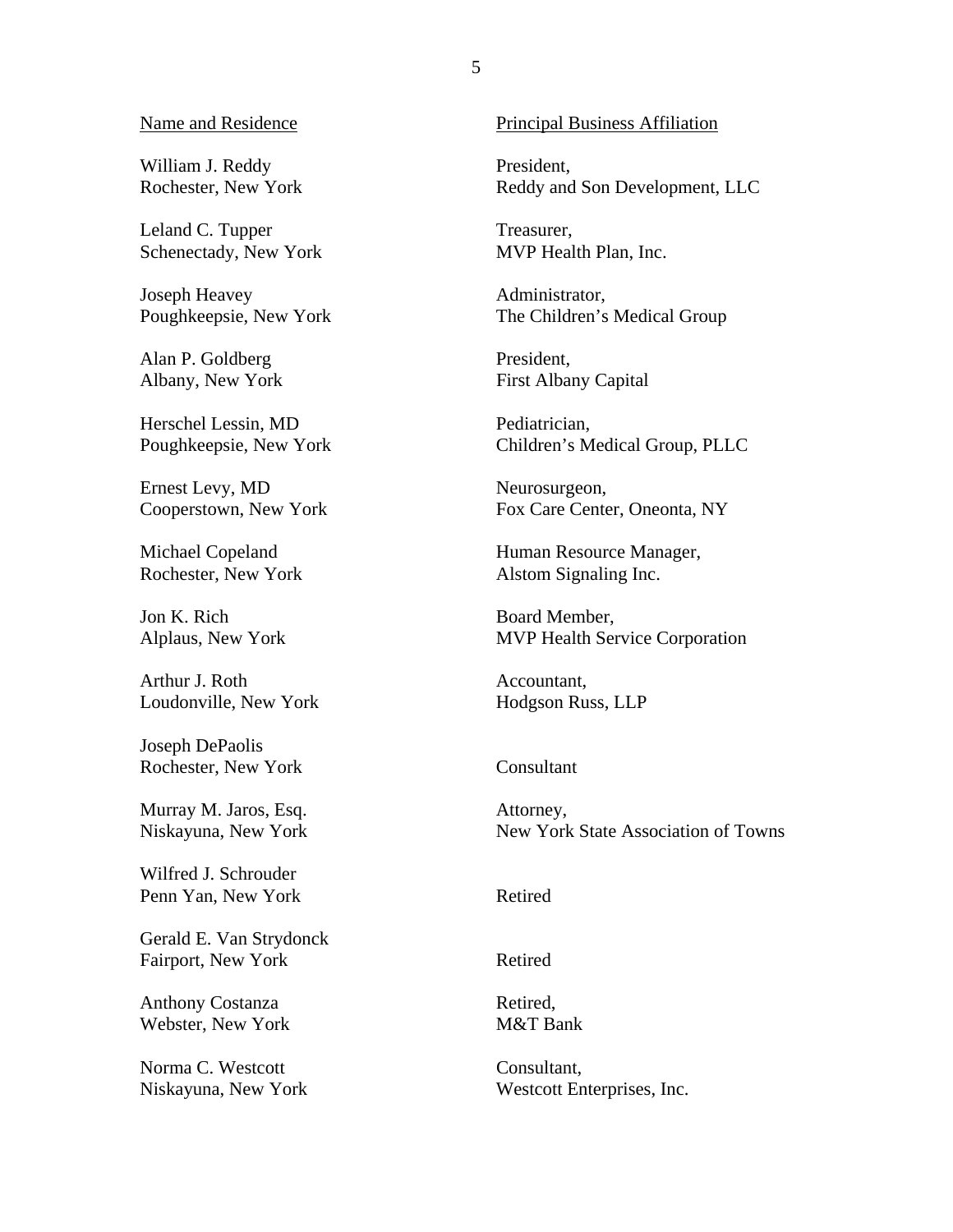<span id="page-7-0"></span>The minutes of all meetings of the board of directors, and committees thereof, held during the examination period, were reviewed. During the examination period, board meetings were generally well attended. All directors attended at least one-half of the meetings they were eligible to attend.

The Plan, as of December 31, 2007 was in compliance with the board requirements of Part 98-1.11 $(g)(1)$  (10 NYCRR 98-1.11 $(g)$ ) of the Administrative Rules and Regulations of the New York Health Department.

The principal officers of the HMO as of December 31, 2007 were as follows:

| Name                | Title                                                          |
|---------------------|----------------------------------------------------------------|
| David W. Oliker     | President and Chief Executive Officer                          |
| <b>Thomas Combs</b> | Executive Vice-President and Chief<br><b>Financial Officer</b> |
| Denise Gonick, Esq. | Executive Vice-President and Chief<br>Legal Officer            |

## B. Territory and Plan of Operation

The HMO's service area, as stated in its certificate of authority as of December

31, 2007, covered the following nine counties in New York State:

| Ontario | Wayne   |
|---------|---------|
| Orleans | Wyoming |
| Seneca  | Yates   |
|         |         |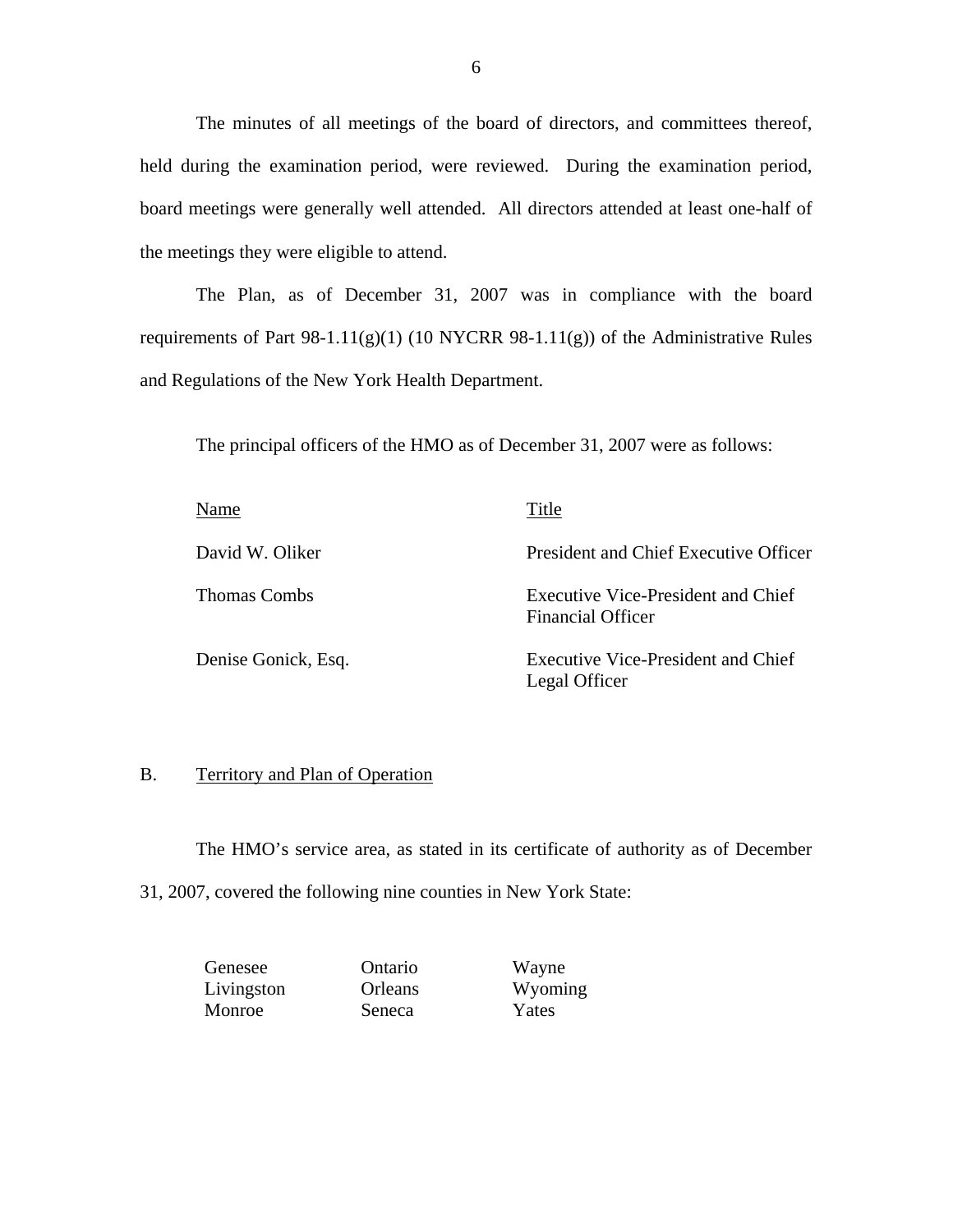RAHMO contracts annually with Genesee Region Preferred Health Network IPA, Inc., d/b/a Preferred Health Network (PHN), a wholly-owned subsidiary of Preferred Care, Inc., and the Greater Rochester Independent Practice Association, Inc., (GRIPA) (collectively the IPAs) to provide physician services to members. The IPAs are compensated for their services on a capitated basis adjusted for the age, sex or demographic location of their members. The IPAs are at risk for hospital inpatient, outpatient, and physician services. The IPAs withhold a percentage of the amounts paid to participating physicians for hospital inpatient, outpatient and physician services for accumulation in a risk pool. As of December 31, 2007, the IPAs withheld \$1,191,264 from its participating physicians. Of such amount, \$92,573 was subsequently paid to eligible physicians and \$931,468 was taken into RAHMO's income in 2008.

The following table summarizes the percentages of withhold as of December 31, 2007, by each contracted IPA:

| <b>IPA</b>   | Commercial | Medicare | Medicaid |
|--------------|------------|----------|----------|
| <b>GRIPA</b> | 10.0%      | 7.5%     | N/A      |
| <b>PHN</b>   | 15.0%      | 7.5%     | N/A      |
| Medicaid     | N/A        | N/A      | 10.0%    |
| Lifetime     | 10.0%      | $0.0\%$  | N/A      |

Losses beyond the withhold pool are absorbed by RAHMO. PHN provided service to 61% and 64% of RAHMO's members in 2007 and 2006, respectively. GRIPA provided service to 24% and 23% of RAHMO's members in 2007 and 2006, respectively. The remaining 15% and 13% of RAHMO's membership in 2007 and 2006,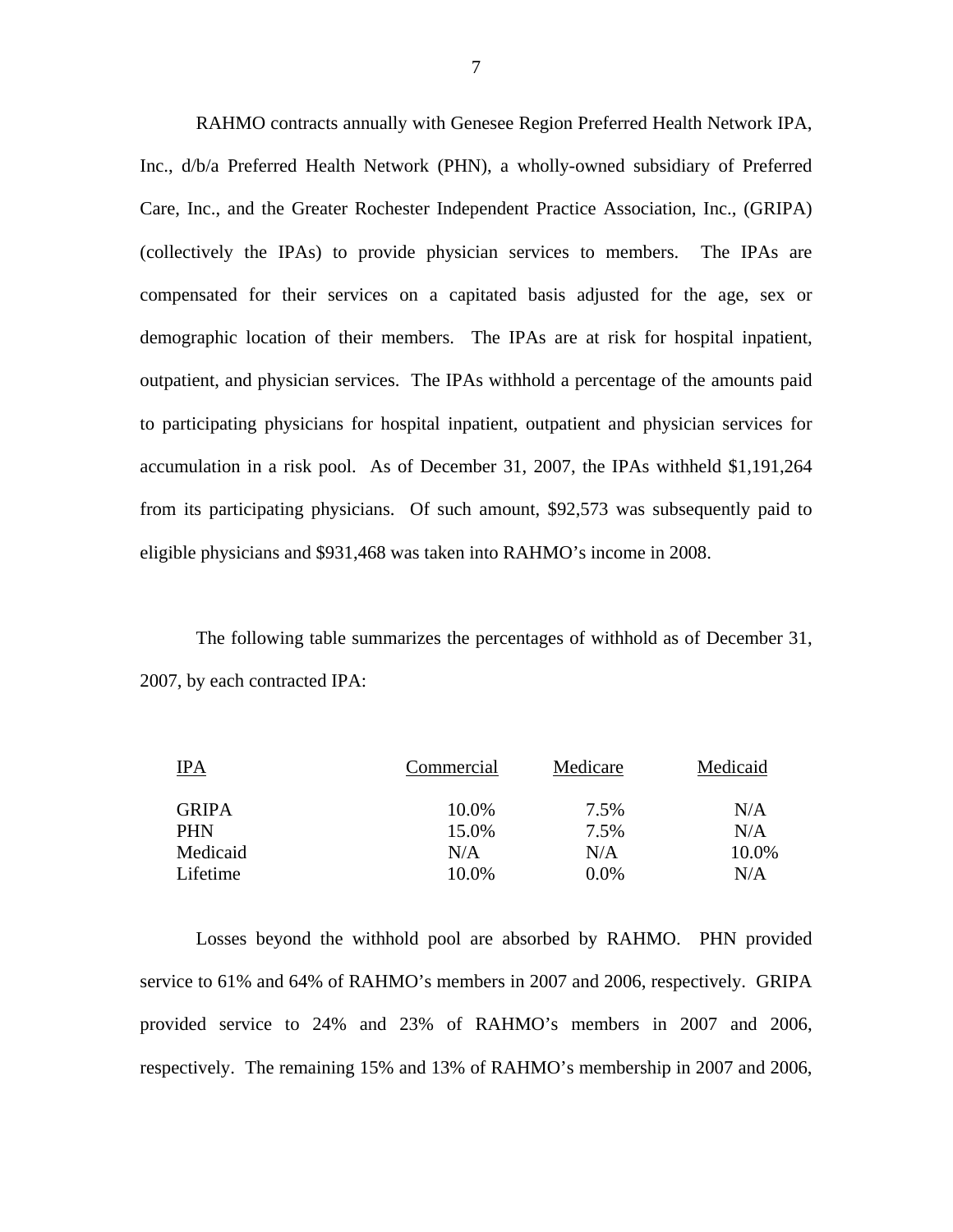respectively, were provided service by the other risk arrangements. As of January 1, 2008, RAHMO terminated its relationship with GRIPA. RAHMO subsequently contracted directly with some of the GRIPA providers. Other GRIPA providers became members of PHN, thus continuing their relationship with RAHMO.

The HMO also contracts with hospitals and other providers in its operating area for inpatient, outpatient and other services. Rates for inpatient services (excluding Medicare and Medicaid) are either negotiated with each hospital or paid at the negotiated rate through RAHMO's national network of contracted providers. Medicare inpatient services are reimbursed based on rates developed under the Prospective Payment System issued by the Centers for Medicare and Medicaid Services. Medicaid inpatient services are reimbursed based on rates established by the State of New York in accordance with the Health Care Reform Act of 2000. Medicare and Medicaid inpatient, hospital outpatient and ancillary service payments are based on contractual arrangements with hospitals and other providers, which include risk-sharing arrangements, as well as fee-for service arrangements.

The HMO conducts business only in New York State with reported premium revenue of \$1,006,809,676 in 2007.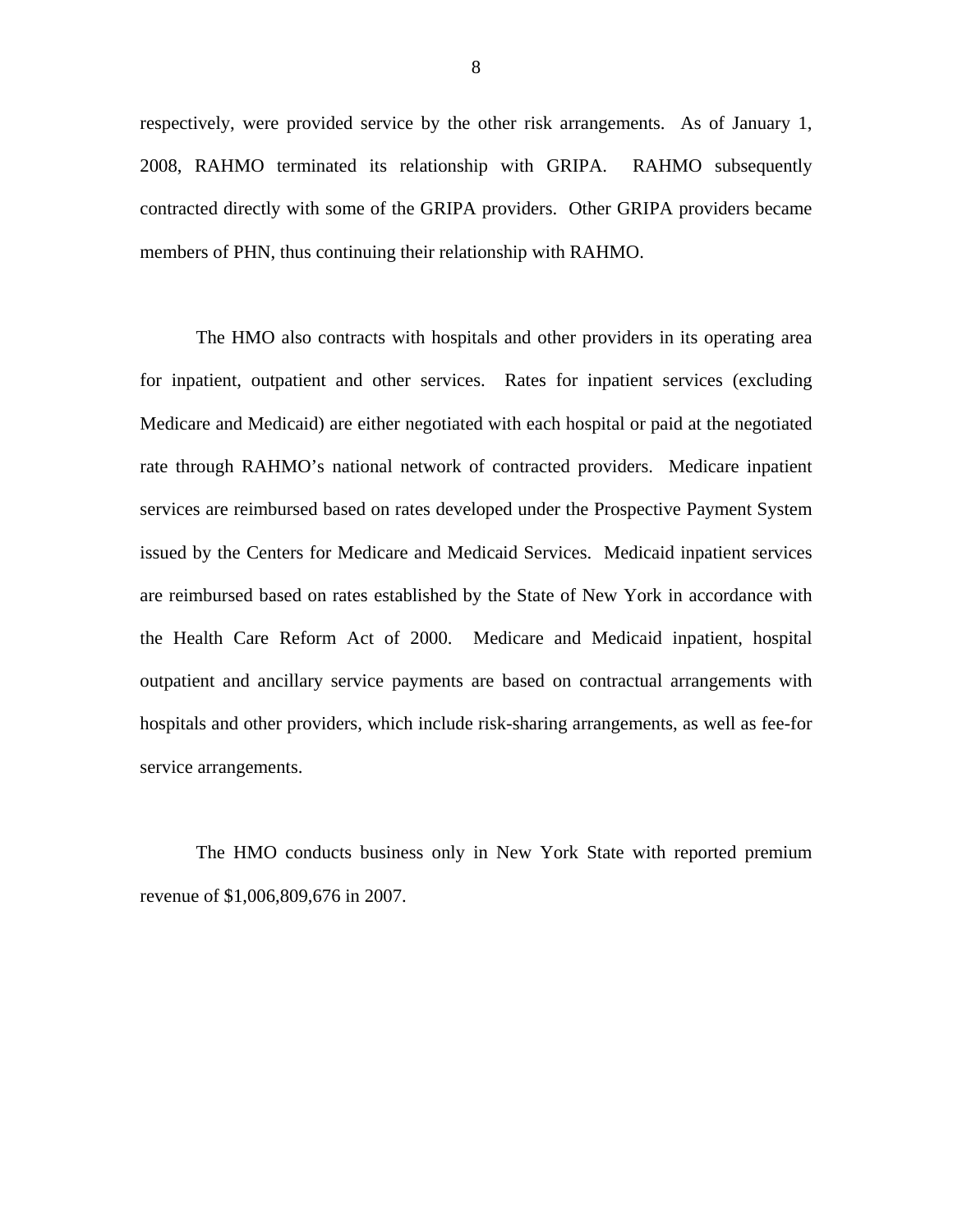Premiums written during the three-year examination period was as follows:

|                  | 2005        | 2006        | 2007            |
|------------------|-------------|-------------|-----------------|
| Premiums Written | 786,955,046 | 899,483,367 | \$1,006,809,676 |

The HMO writes the following lines of business: HMO, Point of Service (POS), Medicare, Medicaid, and Healthy NY. It should be noted that the out-of-network portion of the POS line of business is handled by the Preferred Assurance Company (PAC), a health insurer, licensed pursuant to Article 43 of New York Insurance Law and an affiliate of RAHMO.

The following is a breakdown of RAHMO's enrollment, by line of business for the period covered by this examination:

|      |            |        |            | Medicare  | Medicare  |          |         |
|------|------------|--------|------------|-----------|-----------|----------|---------|
|      |            |        | Healthy    | Advantage | Advantage |          |         |
|      |            |        | <b>New</b> | Including | Excluding |          |         |
|      | <b>HMO</b> | POS    | York       | Part D    | Part D    | Medicaid | Total   |
|      |            |        |            |           |           |          |         |
| 2005 | 98.517     | 12,559 | 1,685      | 57,046    | 0         | 14.474   | 184,281 |
| 2006 | 109,492    | 15,168 | 61,530     | 17,578    | 36,731    | $\Omega$ | 240,499 |
| 2007 | 108,833    | 14,446 | 897        | 28,164    | 35,888    | 18,446   | 206,674 |

During the examination period RAHMO solicited business as a direct writer, utilizing RAHMO employees and in-house licensed agents. The HMO also contracted with licensed brokers for the production of business.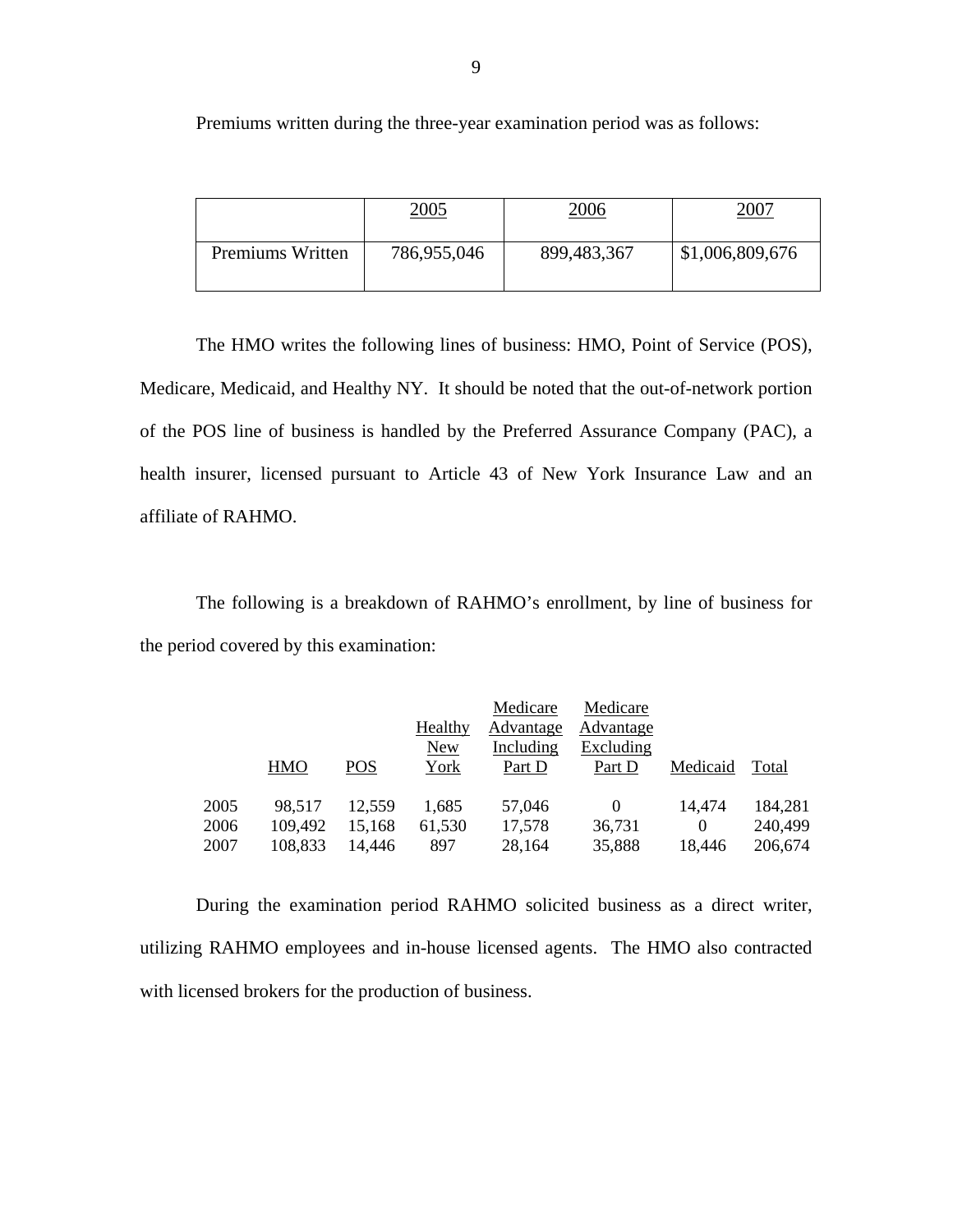C. Reinsurance

The HMO did not assume any business during the examination period.

The following is a description of the HMO's ceded reinsurance program in effect at December 31, 2007:

#### **Lines of Business Covered Type of Cession Limits**

### Commercial and Medicare

| Eligible healthcare services | Excess of Loss | 90% excess of $$300,000$ of loss per                     |
|------------------------------|----------------|----------------------------------------------------------|
| (authorized reinsurer)       |                | member. Maximum benefit payable                          |
|                              |                | per covered member, per policy year<br>is $$2,000,000$ . |
|                              |                |                                                          |

During the examination period, the HMO also maintained a stop-loss reinsurance contract with the New York Department of Health relative to individual Medicaid enrollees. Under the terms of the contract, the New York Department of Health, on behalf of the State of New York, will reimburse the HMO for a portion of the costs incurred for inpatient hospital services calculated at Medicaid rates, for claims in excess of \$50,000, subject to 20% co-insurance. New York State assumes full-risk for costs in excess of \$250,000. For its Healthy New York and Direct Pay members, RAHMO participates in the New York State sponsored stop-loss program.

The above reinsurance agreements contained all the required standard clauses, including the insolvency clause, required by Section 1308 of the New York Insurance Law.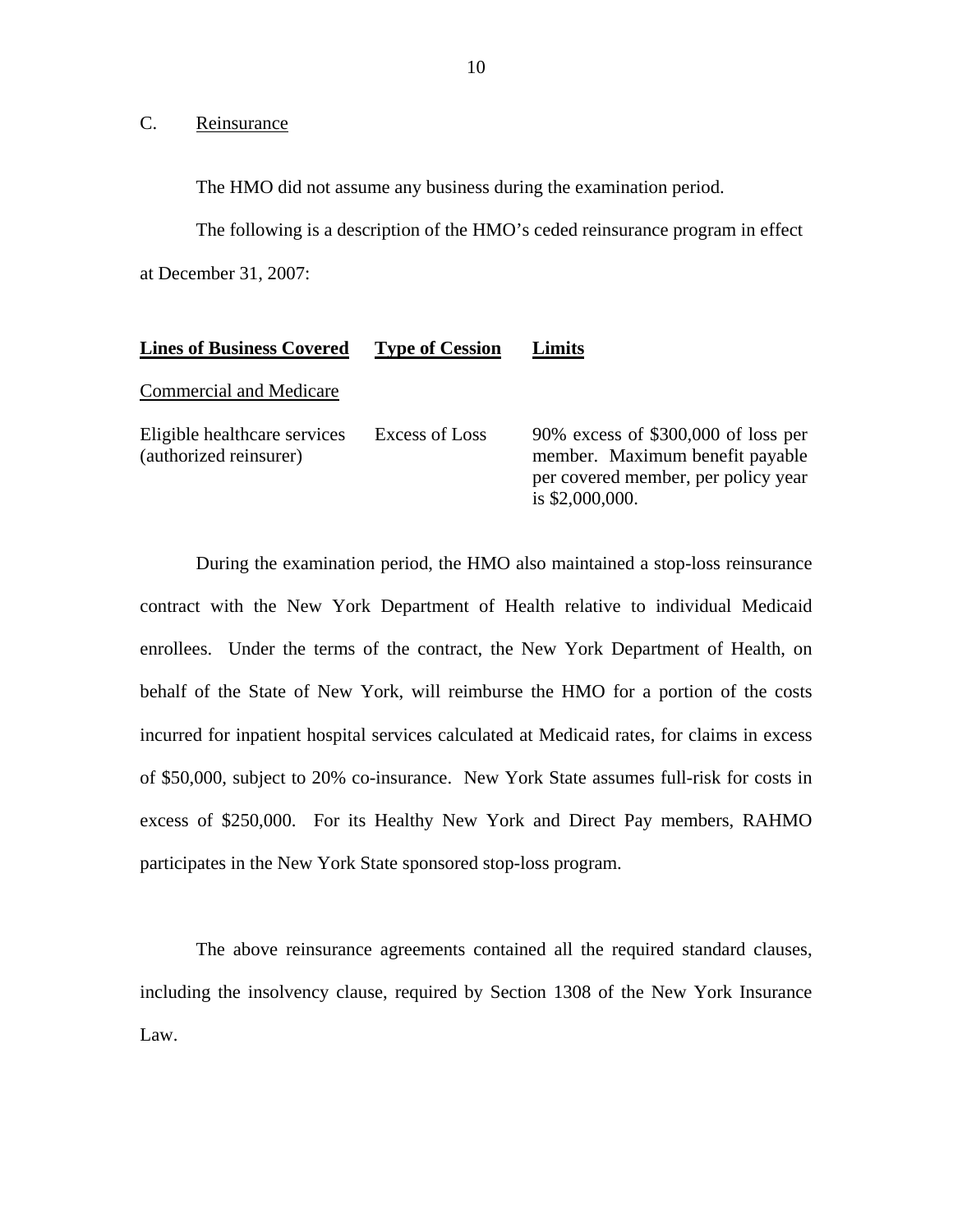## <span id="page-12-0"></span>D. Holding Company System

The HMO is a wholly-owned subsidiary of MVP Health Care, Inc. (Ultimate Parent). MVP Health Care, Inc. and its wholly-owned subsidiaries comprise an integrated health benefits insurance and health benefits management company system. On January 6, 2006, MVP Health Plan, Inc. (HMO), a tax exempt New York State notfor profit corporation licensed as a health maintenance organization to deliver health care services in New York and Vermont, combined with Preferred Care, Inc. (PC), a taxexempt New York State not-for-profit corporation. Under the terms of the agreement and plan of reorganization by and between Preferred Care, Inc. and MVP Health Plan, Inc., the HMO and PC reorganized their respective enterprises under a holding company structure, with the ultimate parent being MVP Health Care, Inc., which now serves as the direct or indirect parent company of all of the former PC subsidiaries and of the HMO and all of its subsidiaries.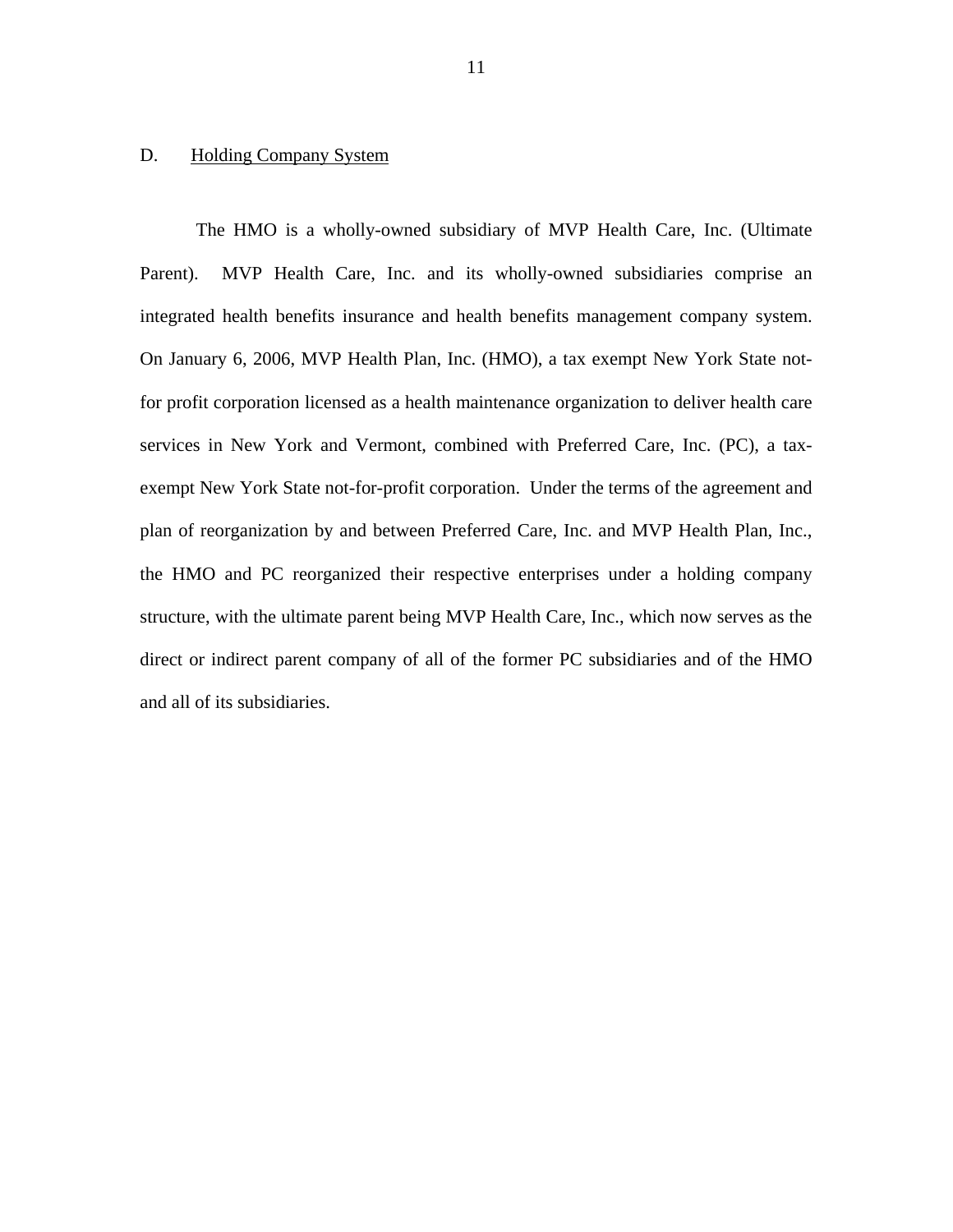The following chart depicts the MVP Health Plan, Inc. holding company system prior to January 2006:

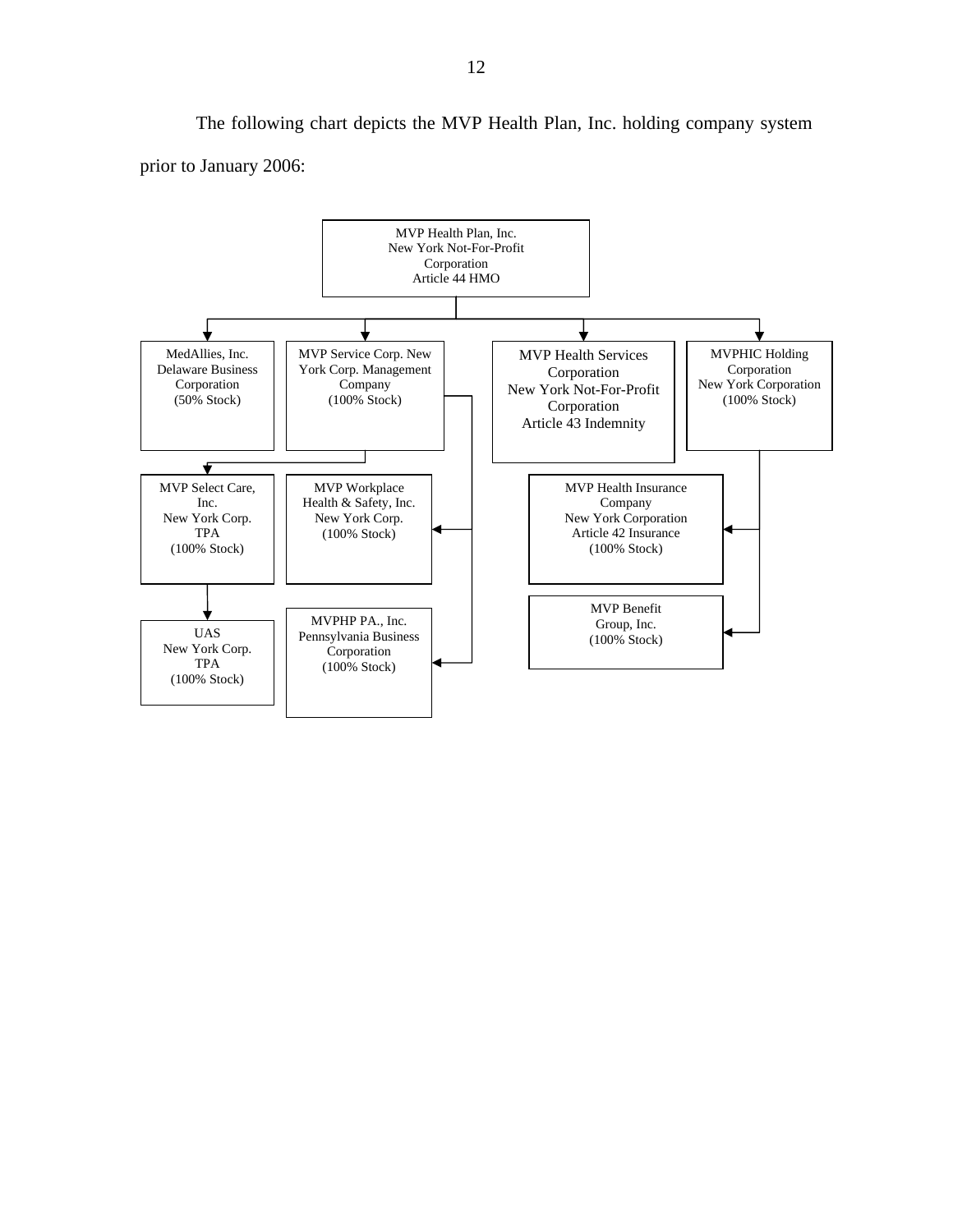The following chart depicts the Preferred Care, Inc. holding company system prior to January 2006:



As a result of the reorganization of the corporate structure, Rochester Area Health Maintenance Organization, Inc. (RAHMO) and MVP Health Plan, Inc. (MVPHP) became wholly-owned subsidiaries of MVPHP Holding Company, Inc., which in turn is a wholly-owned subsidiary of the ultimate parent, MVP Health Care, Inc.

MVP Health Service Corp., Preferred Assurance Co. Inc., and MVP Health Insurance Company are wholly-owned subsidiaries of MVPRT Holdings, Inc., which in turn is a wholly-owned subsidiary of MVPHIC Holding Corp. MVPHIC Holding Corp. is a wholly-owned subsidiary of the Ultimate Parent, MVP Health Care, Inc.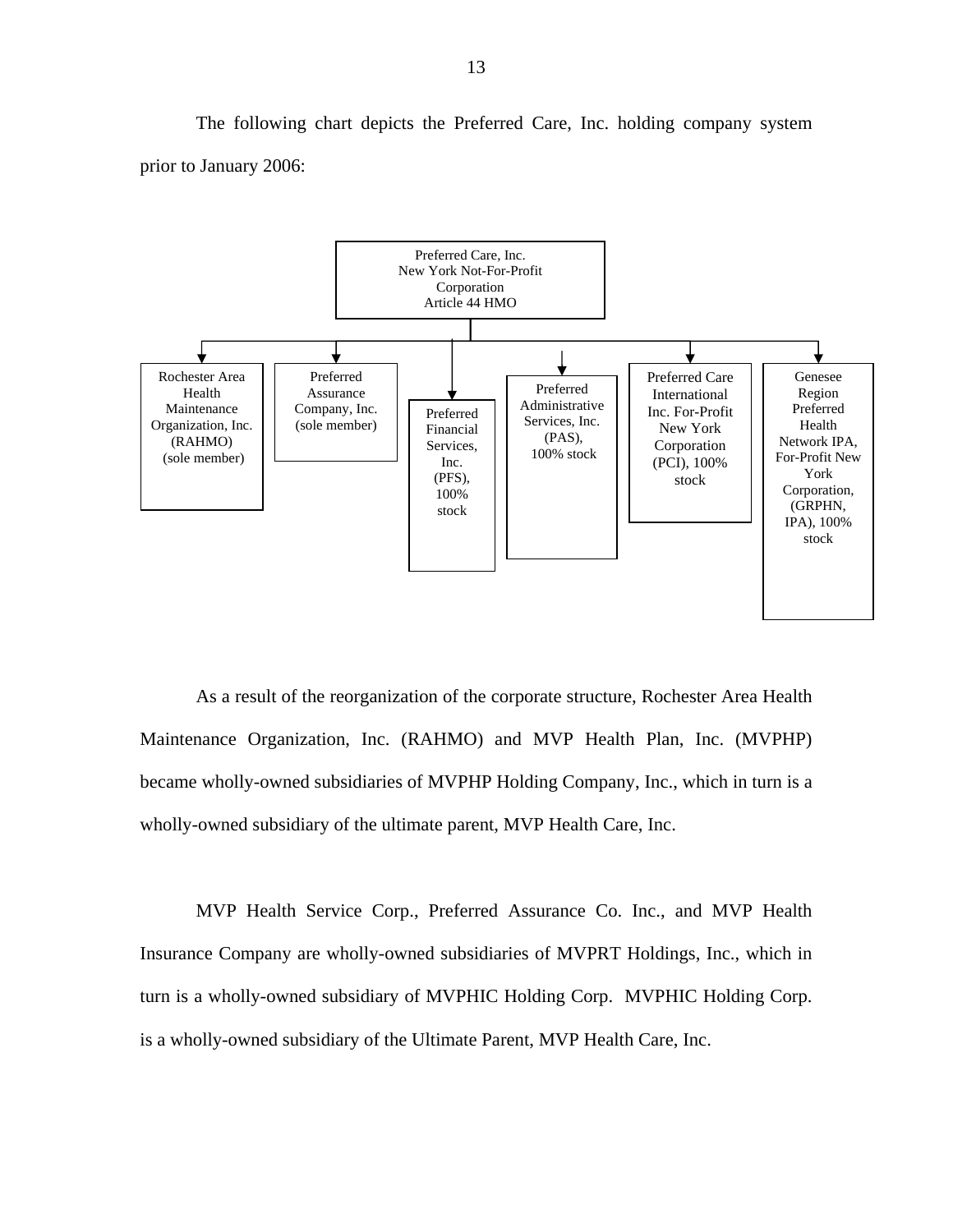The following is the organizational chart of MVP Health Care, Inc. (Ultimate Parent) and its subsidiaries subsequent to January 2006 (and as of December 31, 2007):

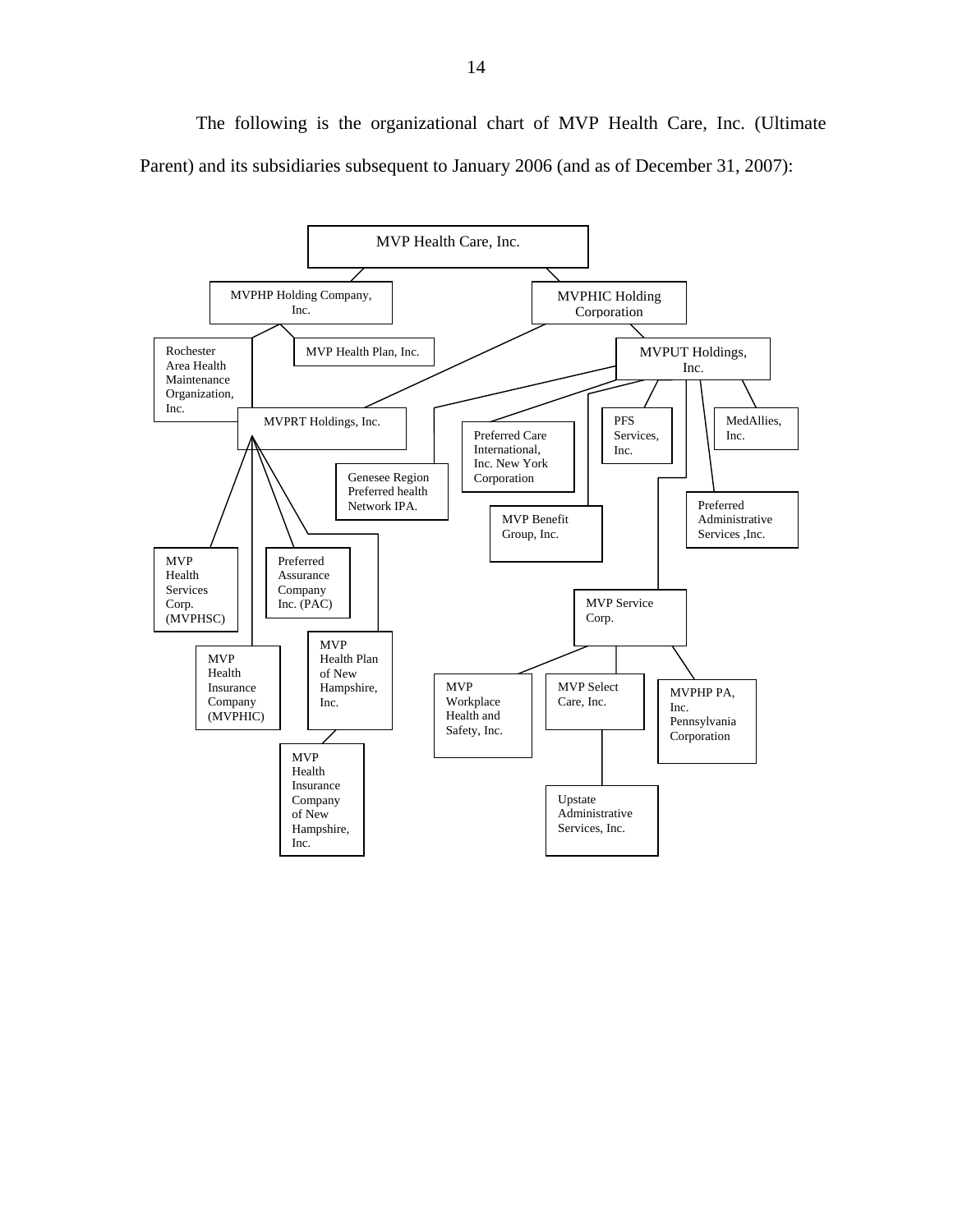### Rochester Area Health Maintenance Organization, Inc. (RAHMO)

As of December 31, 2007, RAHMO did not have any employees. RAHMO entered into an administrative services agreement with its affiliate, MVP Services Corporation (MVPSC), wherein various services are provided to RAHMO by MVPSC, including, but not limited to: financial, legal, internal operations, management information system, marketing, consulting, utilization review, claims administration, developing, revising, and refining new health care service products, systems, policies and overall administration.

which is a wholly-owned subsidiary of MVP Health Care, Inc., the Ultimate Parent. RAHMO is controlled by its sole member, MVPHP Holding Company, Inc., Preferred Care, Inc., was the sole member of RAHMO, prior to the affiliation with MVP Health Plan, Inc.

## MVPHP Holding Company, Inc.

MVPHP Holding Company, Inc. was formed on January 6, 2006, as a not-forprofit corporation; its ultimate parent is MVP Health Care, Inc. As a result of the restructuring that took place in 2006, MVPHP Holding Company, Inc. became the parent company of RAHMO and MVP Health Plan, Inc. As of December 31, 2007, the net worth of RAHMO and MVP Health Plan, Inc. was \$183,334,542 and \$138,719,155, respectively. MVPHP Holding Company, Inc., as of December 31, 2007, had a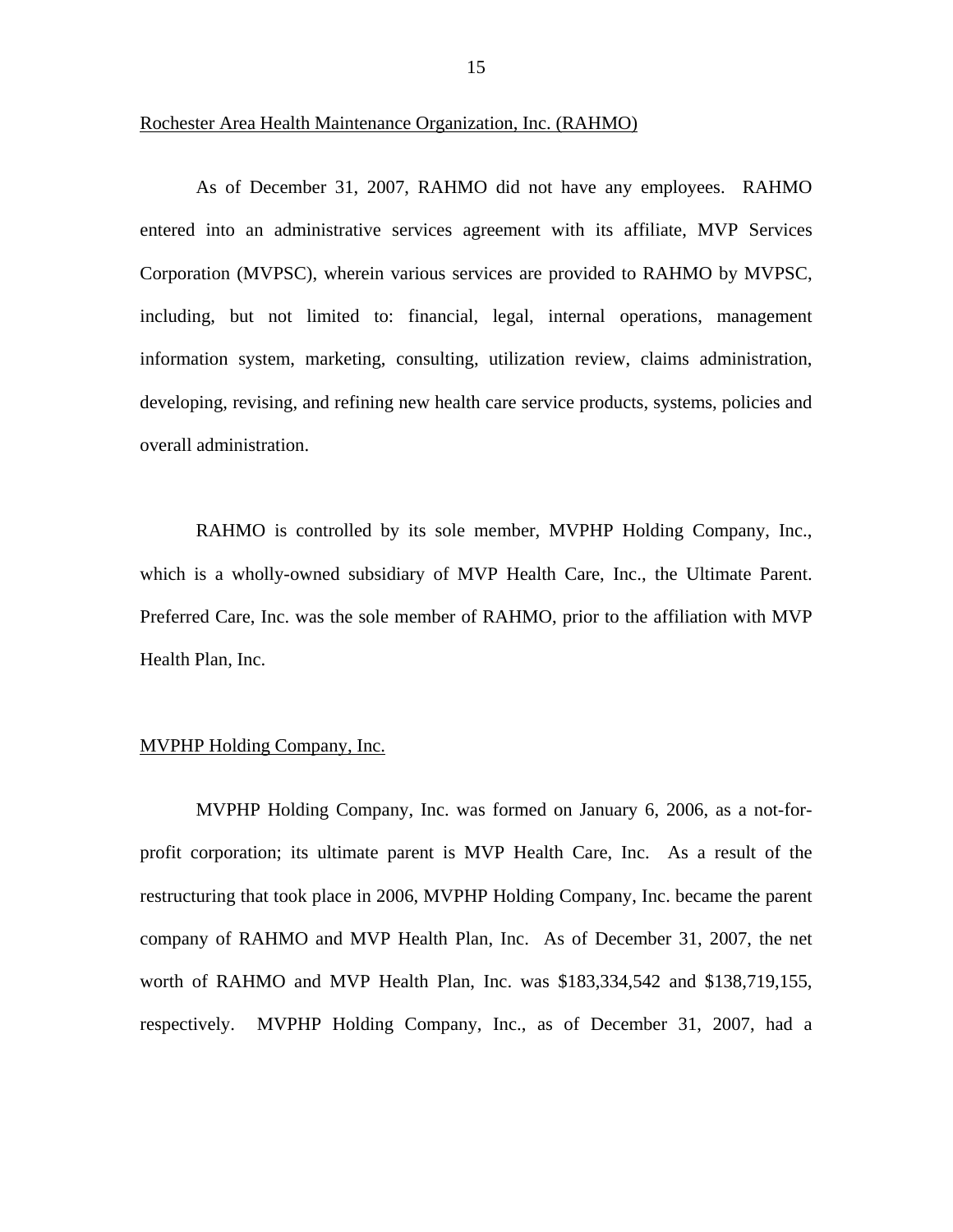consolidated net value of \$322,053,697, which is the combined net worth of RAHMO and MVP Health Plan, Inc.

## MVPHIC Holding Corporation

MVPHIC Holding Corporation was incorporated on November 22, 2000, pursuant to Section 402 of the New York Business Corporation Law. It was specifically formed to hold the stock of MVP Health Insurance Company (MVPHIC). MVPHIC is a for-profit accident and health insurance company licensed pursuant to Article 42 of the New York Insurance Law in the state of New York. MVPHIC Holding Corporation holds and controls 100% ownership of MVPRT Holdings, Inc. and MVPUT Holdings, Inc. MVP Health Care, Inc., in turn, owns and controls 100% of the stock of MVPHIC Holding Corporation.

MVPHIC Holding Corporation controls five subsidiaries of MVPRT Holdings, Inc. Three of the five subsidiaries are regulated by the New York Insurance Department, as follows: MVP Health Services Corporation, Preferred Assurance Company, Inc., and MVP Health Insurance Company. As of December 31, 2007, MVPRT Holdings, Inc. and MVPUT Holdings, Inc., had a net value of \$6,852,493 and \$36,076,674, respectively. MVPHIC Holding Corporation valued its investments in MVPRT Holdings, Inc. and MVPUT Holdings, Inc. at \$42,929,167, as of December 31, 2007, which is the combined value of MVPRT Holdings, Inc. and MVPUT Holdings Inc.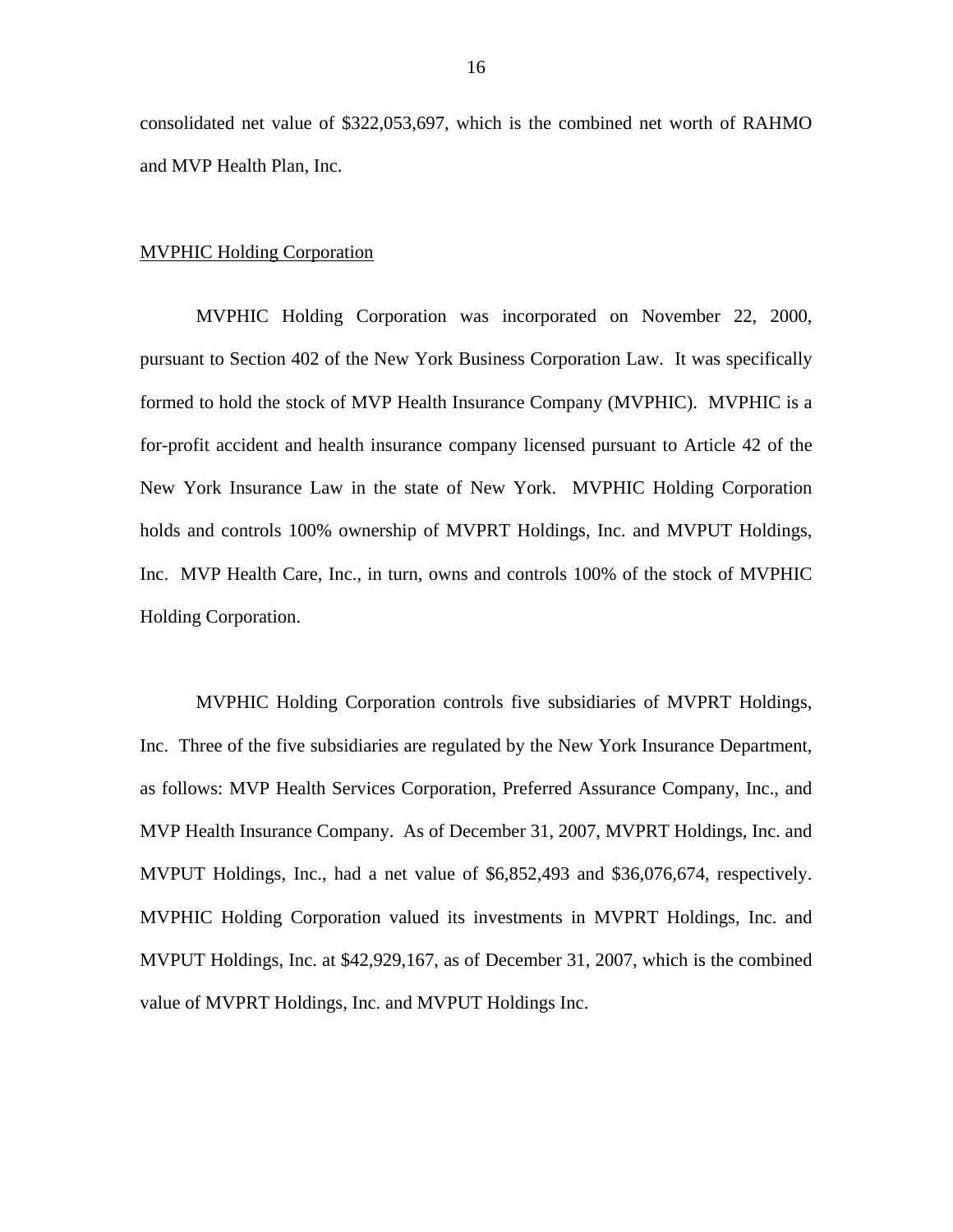The structure under reorganization included the addition of two holding company entities, MVPRT Holdings, Inc. (MVPRT) and MVPUT Holdings, Inc. (MVPUT). MVPRT contains subsidiaries which are regulated by various Insurance and Health Departments (New York State Insurance and Health Departments, Vermont Department of Banking, Insurance, Securities and Health Care Administration and the New Hampshire Insurance Department). MVPRT Holdings, Inc. maintains 100% ownership of MVP Health Insurance Company (MVPHIC) and MVP Health Plan of New Hampshire, Inc. and is the parent company of MVP Health Services Corporation (MVPHSC) and Preferred Assurance Corporation (PAC). MVPRT Holdings, Inc. is a wholly-owned subsidiary of MVPHIC Holding Corporation.

#### MVP Health Plan, Inc. (MVPHP)

MVPHP was incorporated on July 30, 1982, pursuant to Section 402 of the New York Not-For-Profit Corporation Law for the purpose of operating as a health maintenance organization (HMO), as such term is defined in Article 44 of the New York Public Health Law. MVPHP is a federally qualified HMO and operates as an IPA model HMO.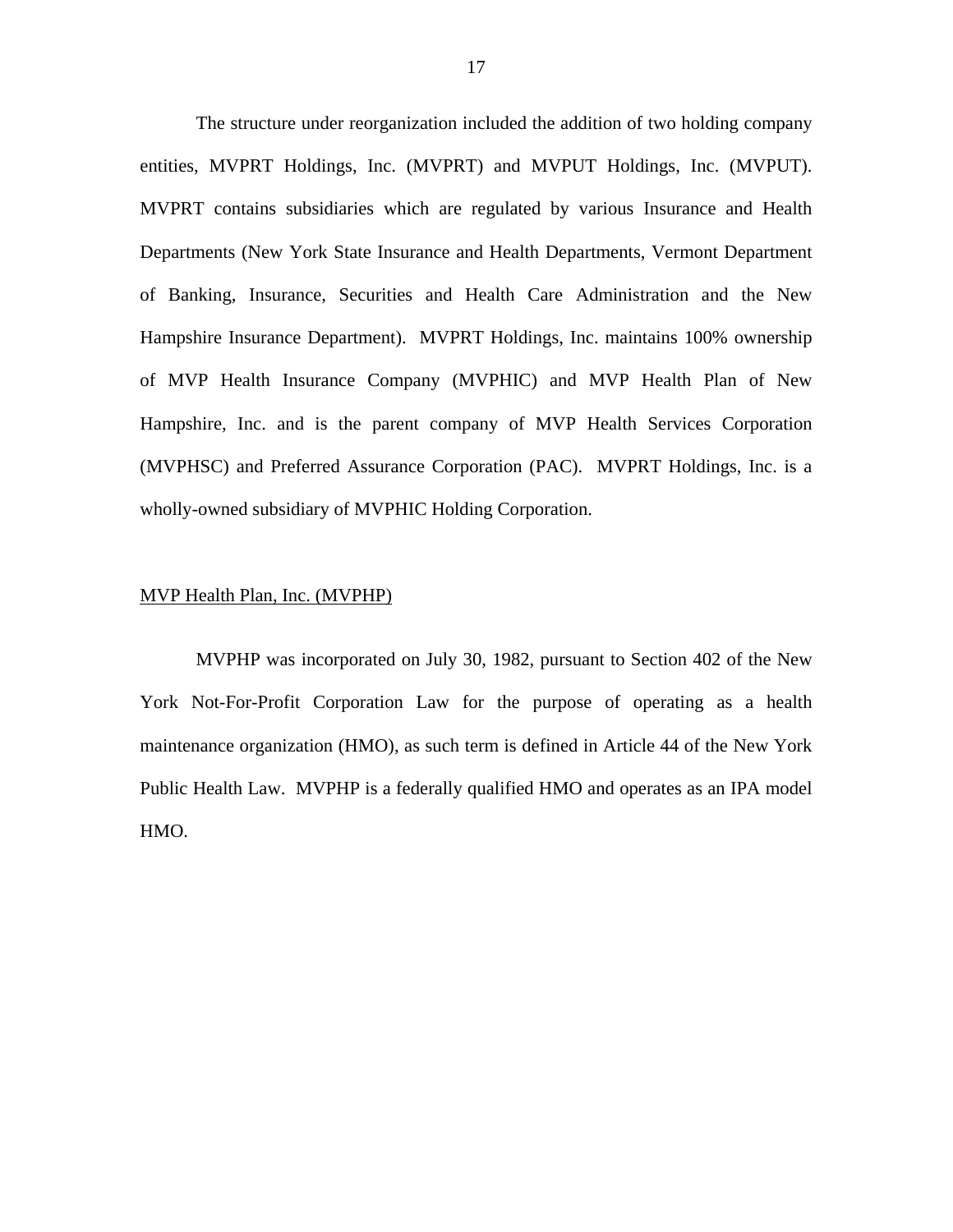### MVP Health Services Corporation (MVPHSC)

MVPHSC is a not-for-profit corporation licensed under Article 43 of the New York Insurance Law. Currently, MVPHSC issues only indemnity dental insurance products. MVPHSC is a subsidiary of MVPRT Holdings, Inc., which is a wholly-owned subsidiary of MVPHIC Holding Corporation. MVPHIC Holding Corporation is a wholly-owned subsidiary of MVP Health Care, Inc.

### Preferred Assurance Company, Inc. (PAC)

PAC is licensed to do business within New York State as a non-profit health services corporation pursuant to the provisions of Article 43 of the New York Insurance Law. PAC provides the hospital, medical and other health services coverage for the outof-network component of RAHMO's point-of-service product in the Rochester metropolitan area. In 2008, PAC marketed preferred provider organization (PPO) and exclusive provider organization (EPO) products. PAC is a subsidiary of MVPRT Holdings, Inc., which is a wholly-owned subsidiary of MVPHIC Holding Corporation. MVPHIC Holding Corporation is a wholly-owned subsidiary of MVP Health Care, Inc.

During the period July 1992 through July 1995, RAHMO provided funding to PAC by means of several New York Insurance Law Section 1307 loans. The total amount of the loans and accumulated accrued interest was \$7,998,461 and \$7,096,000, respectively, as of December 31, 2007.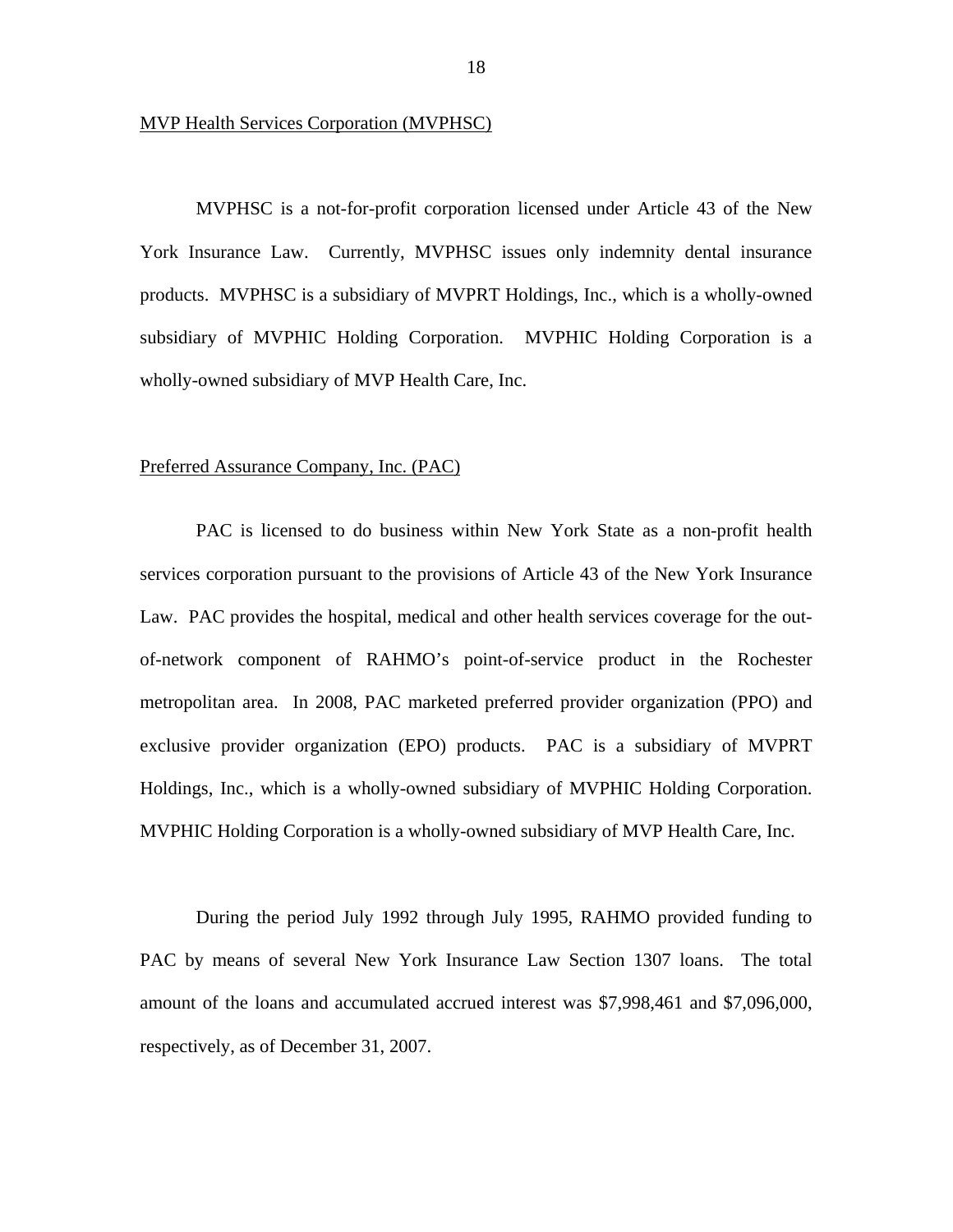In a letter dated October 8, 2008 to this Department, RAHMO requested approval to forgive all principal and interest of the Section 1307 (of the New York Insurance Law) loans that it had made and were due from PAC. On November 7, 2008, this Department advised RAHMO that the Department had no objection to the forgiveness of such Section 1307 loans and interest thereon. On November 10, 2008, RAHMO's board of directors approved the forgiveness of the Section 1307 loans provided to PAC and the accumulated accrued interest thereon.

### MVP Health Insurance Company, Inc. (MVPHIC)

MVPHIC is a for-profit New York corporation, wholly-owned by MVPHIC Holding Corporation, which is a wholly-owned subsidiary of MVP Health Care, Inc. MVPHIC was incorporated on April 24, 2000. MVPHIC was licensed as an accident and health insurance company pursuant to Article 42 of the New York Insurance Law in June of 2001. MVPHIC underwrites PPO, point-of-service (out of network) and indemnity only products for large and small groups.

#### MVP Service Corporation (MVPSC)

RAHMO has a management services and consulting agreement, approved by this Department, with its affiliate, MVP Service Corporation, a company owned by MVPUT Holdings, Inc. MVP Service Corporation's employees perform all of the day-to-day operations of RAHMO and charges RAHMO for its share of costs based on a contractual allocation methodology.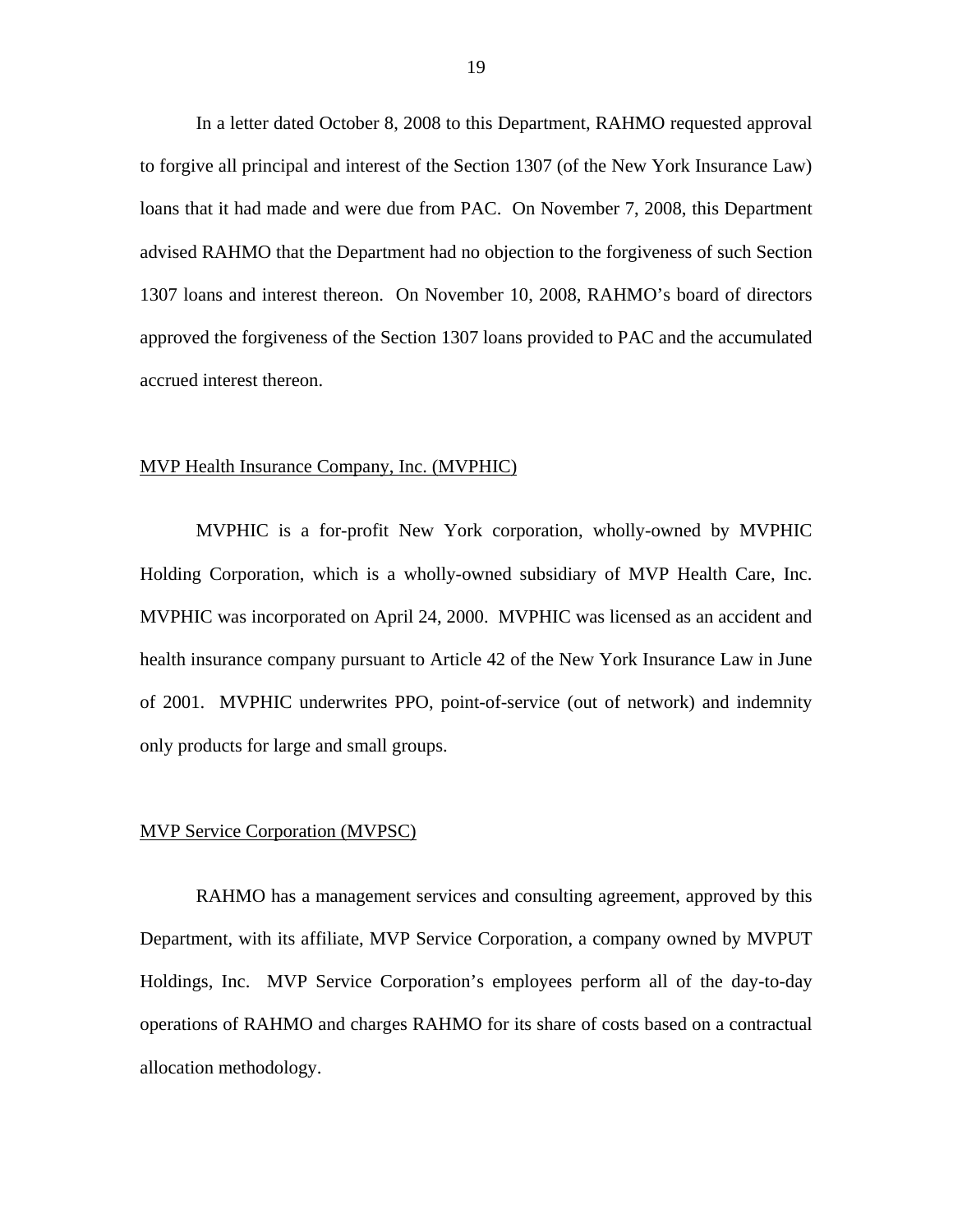#### MVP Health Plan of New Hampshire, Inc. (MVPHP NH)

MVPHP NH is a wholly-owned subsidiary of MVPRT Holdings, Inc., which is a wholly-owned subsidiary of MVPHIC Holdings, Inc. MVPHP NH is the immediate parent of MVP Health Insurance Company of New Hampshire, Inc. These entities are domestic business corporations incorporated under the New Hampshire revised statutes annotated (RSA) 293-A. MVPHP NH is licensed to operate as a health maintenance organization in the state of New Hampshire.

## MVP Select Care, Inc. (Select Care)

Select Care is a for-profit New York corporation, wholly-owned by MVP Service Corporation. Select Care was incorporated in 1987 to provide administrative services to companies that self-insure health care benefits.

MVP Select Care, Inc. owns 100% of Upstate Administrative Services (UAS), a New York corporation licensed as a Third Party Administrator (TPA). UAS' business was fully integrated into Select Care to achieve administrative service efficiencies.

On November 16, 1992, Select Care entered into an administrative services agreement with MVPSC, whereby MVPSC's employees provide all the day-to-day operations of Select Care.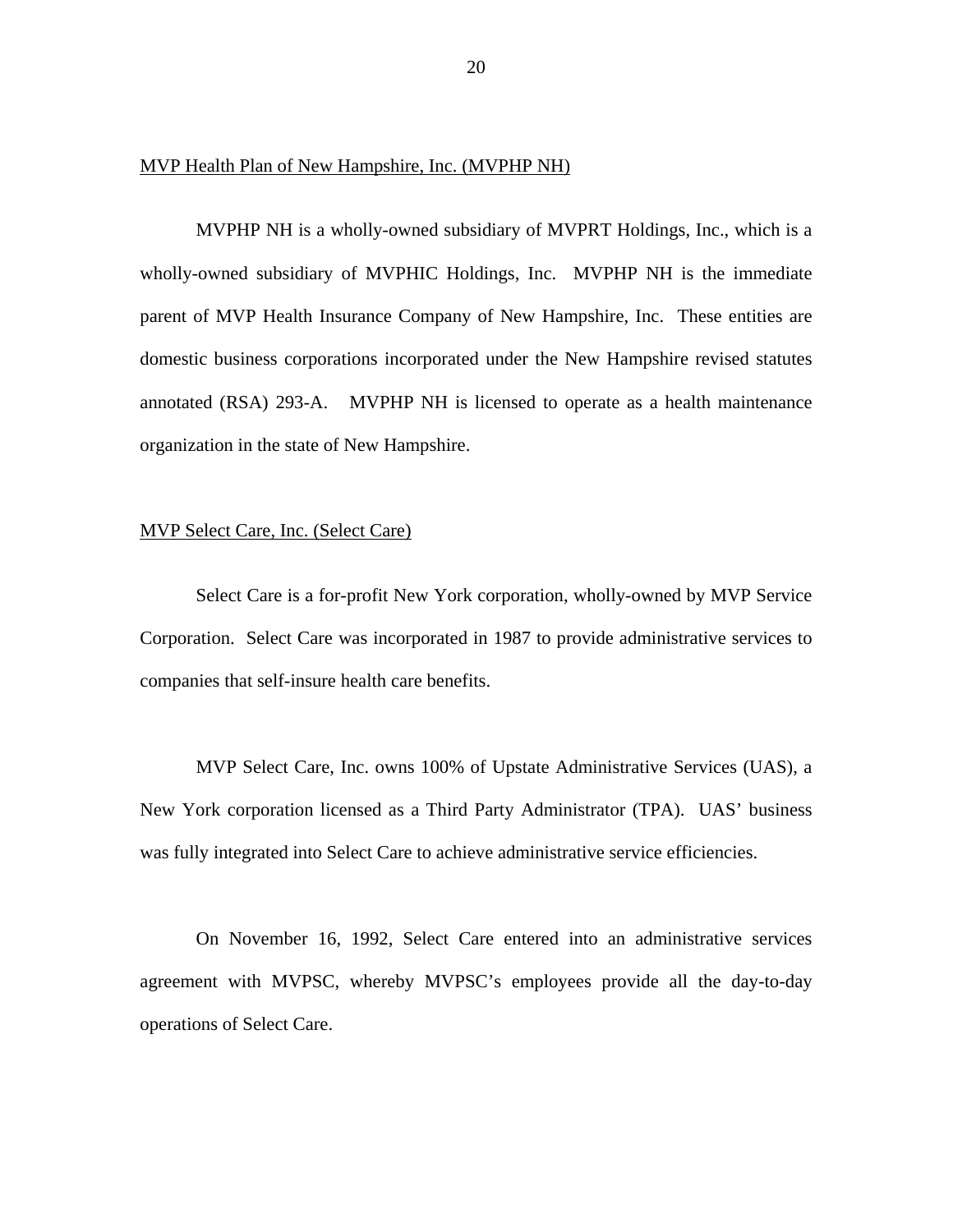After the execution of the Agreement and Plan of Reorganization by and between Preferred Care, Inc. and MVP Health Plan, Inc., the Ultimate Parent, MVP Health Care, Inc. funded the Greater Rochester Health Foundation (Foundation) pursuant to the New York Not-for-Profit Corporation Law, for the purpose of promoting and improving the delivery, efficiency and quality of health services in the Rochester, New York region.

MVP Health Care, Inc. was funded from the proceeds of an \$80,000,000 bank term loan (discussed below) and by cash transfers from the Rochester Area Health Maintenance Organization, Inc. in the amount of \$107,000,000, from MVPHP in the amount of \$30,000,000 and from Select Care in the amount of \$13,500,000. MVP Health Care, Inc. subsequently funded the Foundation with a \$200,000,000 cash payment. In addition, MVP Health Care, Inc. is required to contribute an additional amount to the Foundation in the amount of \$26,639,000, which is payable on January 6, 2012 and bears interest at 3.5%. The additional contribution, plus interest, is expected to be funded by subsidiaries of MVP Health Care, Inc., including RAHMO.

MVP Health Care, Inc. obtained a five-year \$80,000,000 bank term loan for which some of the affiliated companies are guaranteeing repayment of the term loan. The term loan includes restrictive covenants, including fixed charge coverage ratio of 2.00 to 1.00 through December 31, 2007 and 2.25 to 1.00 thereafter; a leverage ratio not to exceed 1.75 to 1.00 for the combined company and a minimum total reserves ratio of not less than 1.50 to 1.00 for its New York Public Health Law Article 44 subsidiaries (MVPHP and RAHMO). The subsidiaries of MVP Health Care, Inc., including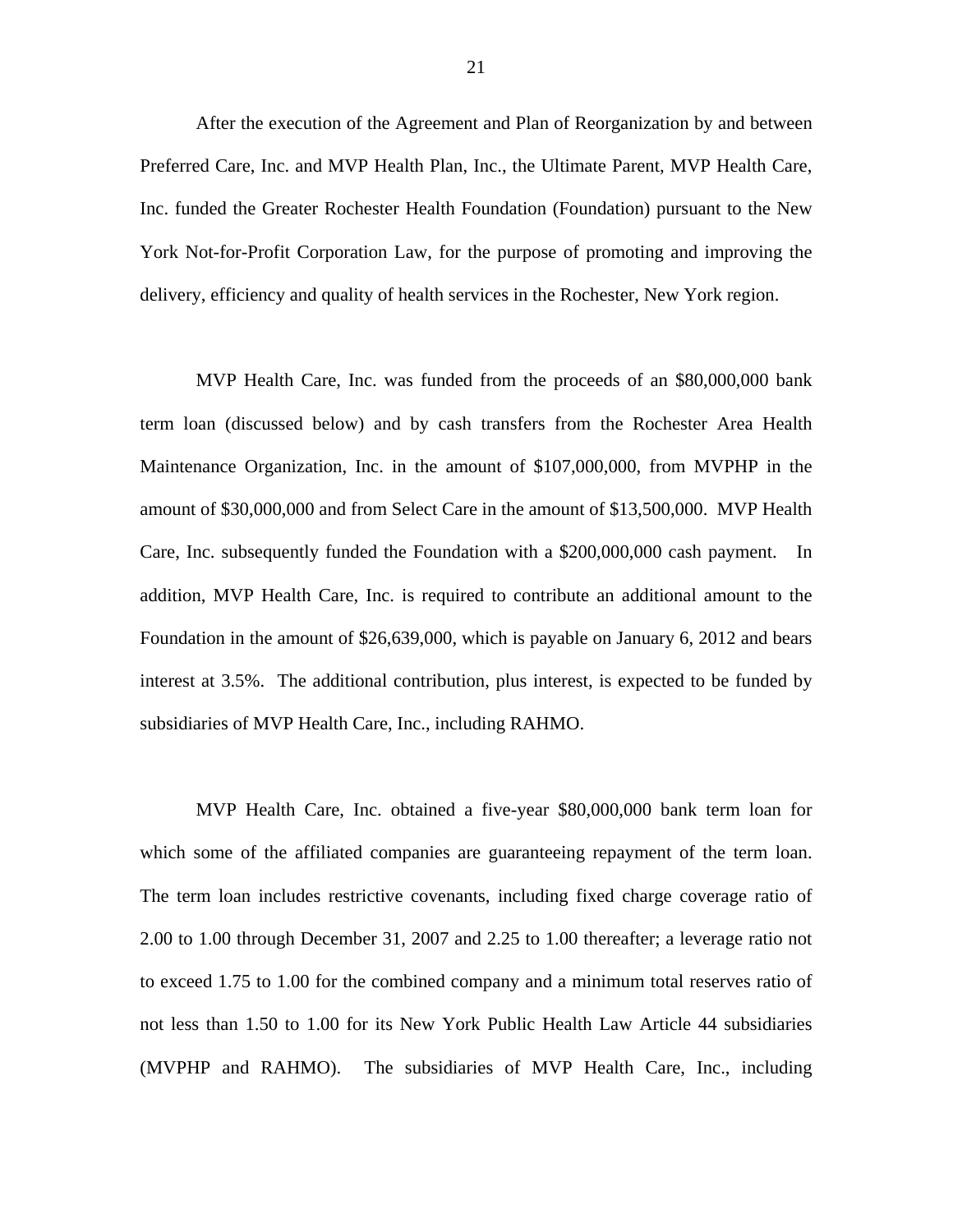RAHMO, fund the debt service of the term loan. MVP Health Care, Inc. paid back the \$80,000,000 term loan in full on November 2, 2007, without penalties.

### E. Significant Operating Ratios

The underwriting ratios presented below are on an earned-incurred basis and encompass the three-year period covered by this examination:

|                                      | Amount          | Ratio  |
|--------------------------------------|-----------------|--------|
| Claims incurred                      | \$2,304,882,803 | 85.58% |
| Claims adjustment expenses incurred  | 22,864,535      | 0.85%  |
| Other underwriting expenses incurred | 176,043,983     | 6.54%  |
| Net underwriting gain                | 189,474,895     | 7.04%  |
| Premiums earned                      | \$2,693,266,216 | 100.0% |

## F. Allocation of Expenses

The following observations were noted relative to the allocation of expenses:

(1) As of December 31, 2007, the HMO had entered into a cost sharing agreement with several affiliated companies. The HMO's portion of shared costs was determined using a cost allocation worksheet which used various drivers to calculate the percentage of cost that is allocated to the participating companies. Examples of such drivers included the number of groups (statistical driver) and corporate projects (judgmental driver). Most of the drivers, except the judgmental drivers, were calculated based on statistical data. The examiner selected three samples of judgmental drivers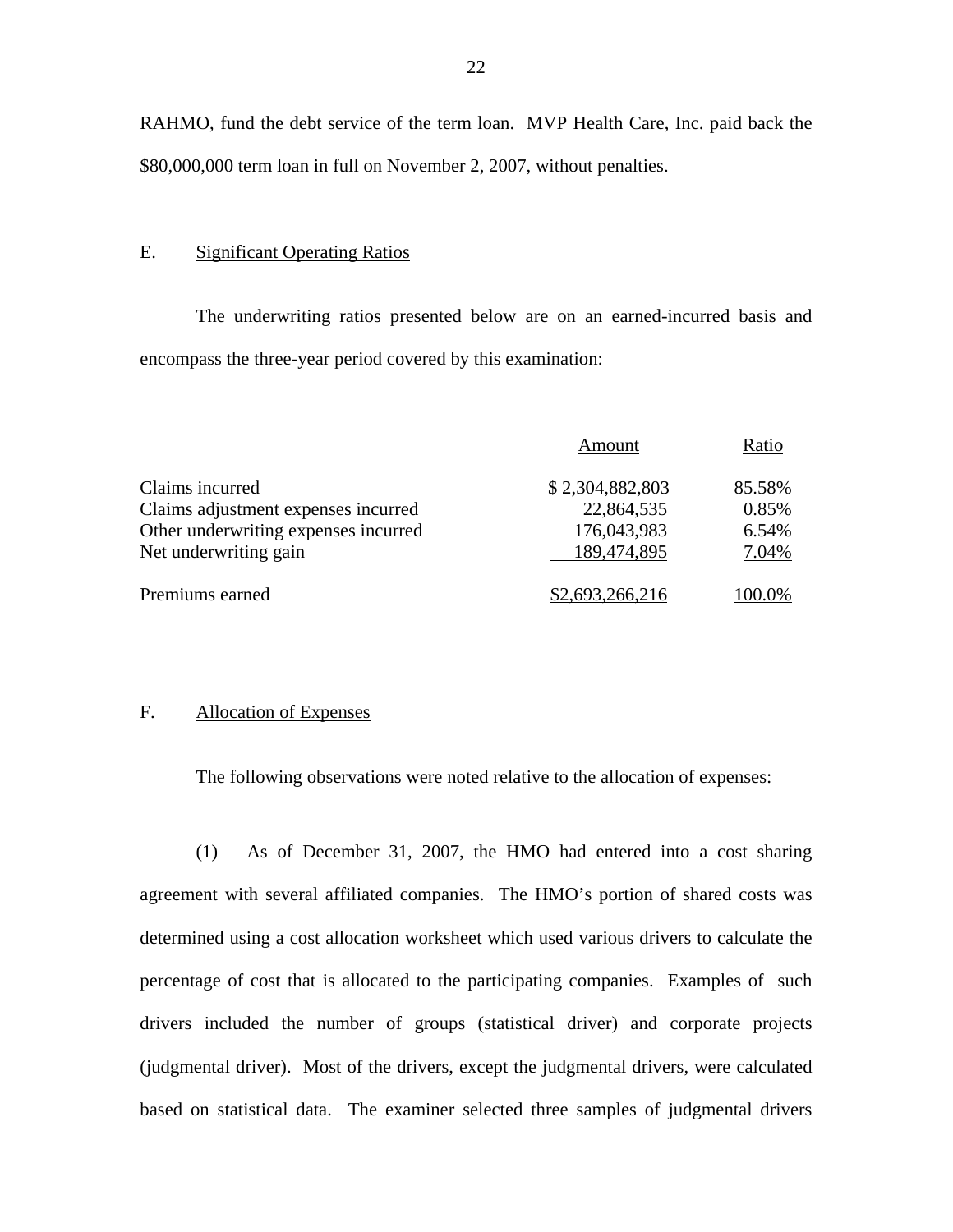samples to check for proper supporting documentation. The HMO could not provide support for the allocation percentages used in the calculation of two out of the three selected samples.

The HMO failed to maintain its expense allocation records in compliance with NAIC Statement of Statutory Accounting Principles No. 70 (SSAP No. 70) and Part 106.6 of Department Regulation No. 30 (11 NYCRR 106.6).

Section 70.6 of SSAP No. 70 states in part:

"…Where specific identification is not feasible, allocation of expenses should be based upon pertinent factors or ratios such as studies of employee activities, salary ratios or similar analyses."

Part 106.6 of New York Insurance Department Regulation No. 30 (11

NYCRR 106.6) states the following:

"(a) The methods followed in allocating joint expenses shall be described, kept and supported as set forth under "detail of allocation bases."

"(b) The effects of the application, to each operating expense classification of all bases of allocation shall be shown on records kept in clear and legible form. Such records shall be readily available for examination."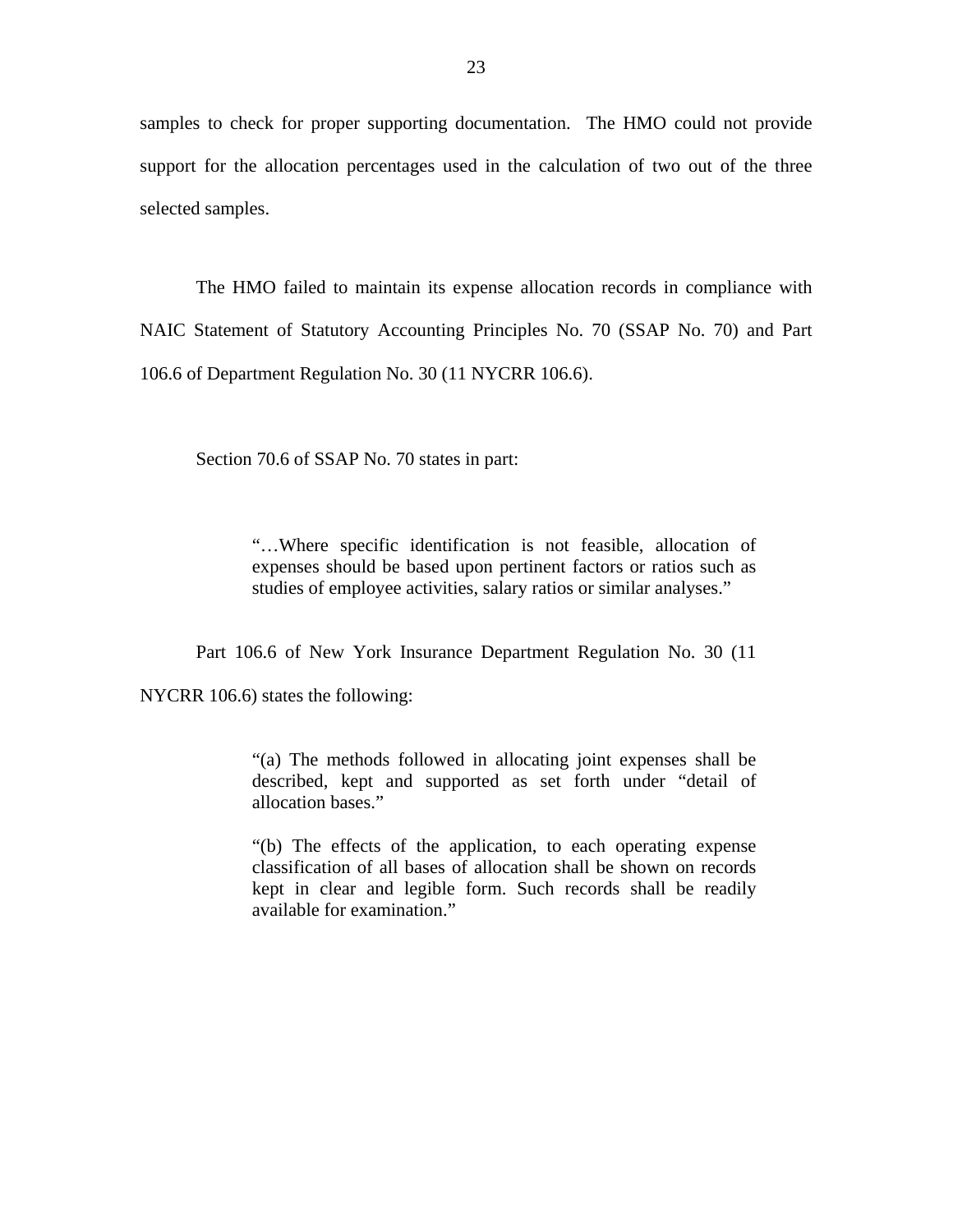It is recommended that the HMO comply with the requirements of Section 70.6 of SSAP No. 70 and Part 106.6 of New York Insurance Department Regulation No. 30 (11 NYCRR 106.6) by detailing the factors used and maintaining proper records to support such factors and the allocation percentages used.

(2) The expenses reported by RAHMO in its 2007 annual statement, "Underwriting and Investment Exhibit, Part 3 – Analysis of Expenses", were found to be overstated. These expenses included portions that were reallocated to other affiliates and for which RAHMO received credits. Although the expenses of the affiliates were reported correctly on their respective annual statements, RAHMO reported on its annual statement the gross amount of these expenses rather than the net amount. Although the total expenses were accurate the subtotal reported for each of the line expenses was illustrated incorrectly.

Part 105.25(b) of Department Regulation No. 30 (11 NYCRR 105.25(b)) states the following:

> "(b) *Expenses for account of another.* Whenever expenses are paid by one company for account of another, the payments shall not appear among the expenses reported by former, and shall be included by the latter in the same expense classifications if originally paid by it."

It is recommended that RAHMO apply the guidelines of NAIC SSAP No. 70 and Part 105.25(b) of Department Regulation No. 30 (11 NYCRR 105.25(b)) by reporting in its annual statement exhibits only the expenses applicable to it.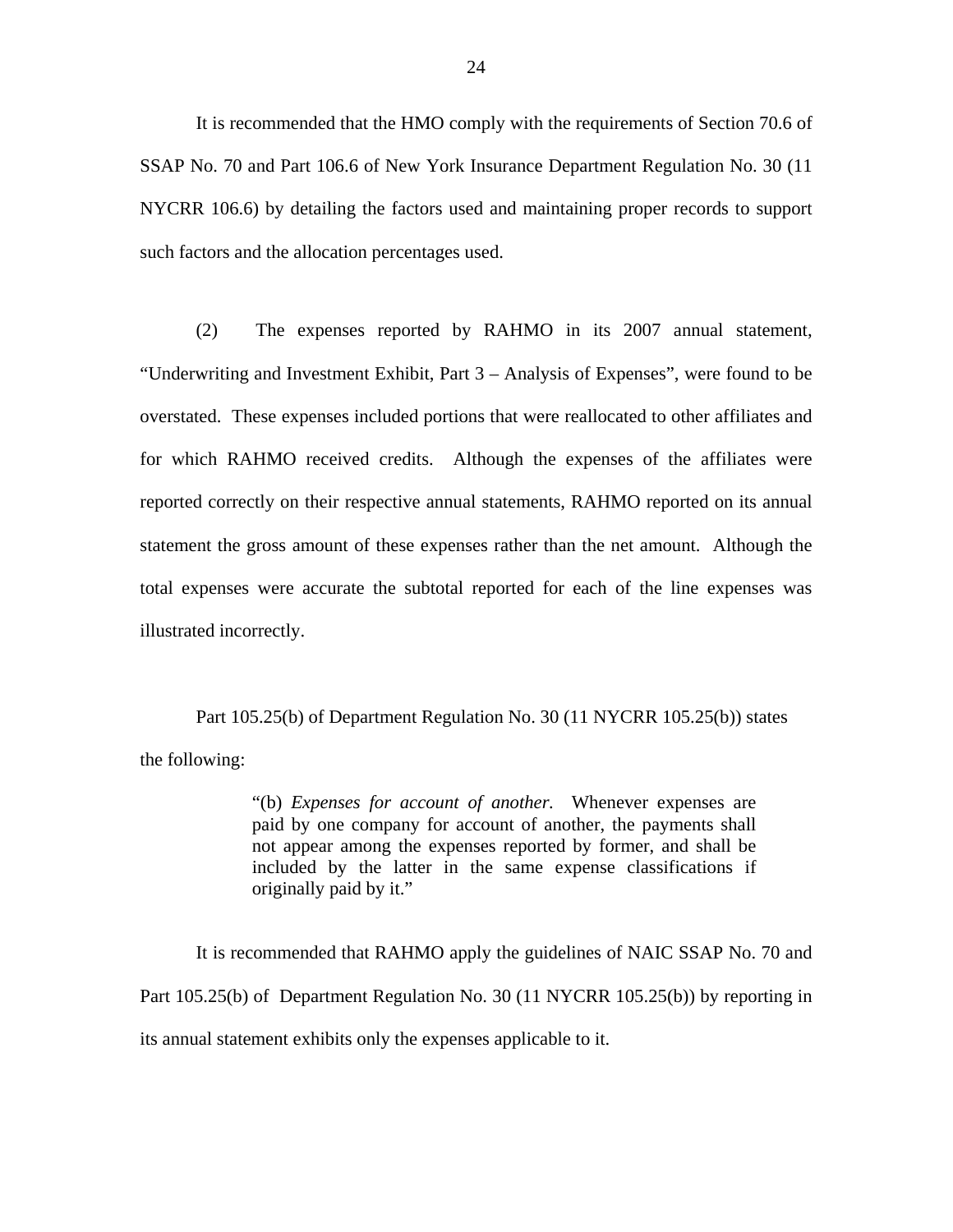<span id="page-26-0"></span>(3) The examination revealed that the HMO's costs are charged to various cost centers. A review of the definitions and functions of the cost centers revealed that some of the cost centers have more than one function and the costs should be allocated to more than one expense grouping (e.g., cost containment, claim adjustment, general administrative and/or investment expenses as shown on the Underwriting and Investment Exhibit, "Part 3 – Analysis of Expenses"). The HMO elected to choose what it considered to be the most appropriate expense group and did not separate these costs among the expense groupings.

It is recommended that the HMO apply the guidelines included in NAIC SSAP No. 70 and Department Regulation No. 30 by revising and updating its expense allocation methodology to reflect an appropriate allocation among the proper annual statement expense groupings within the Underwriting and Investment Exhibit of the HMO's annual statement.

## G. Abandoned Property Law

The HMO filed its abandoned property reports for each year within the examination period with the State of New York Comptroller's Office, in accordance with the requirements of the New York Abandoned Property Law. However, the HMO failed to publish the names and addresses of persons appearing as the owners of the unclaimed property within such abandoned property reports in major newspapers pursuant to the requirements of Section 1316(3) of the New York Abandoned Property Law.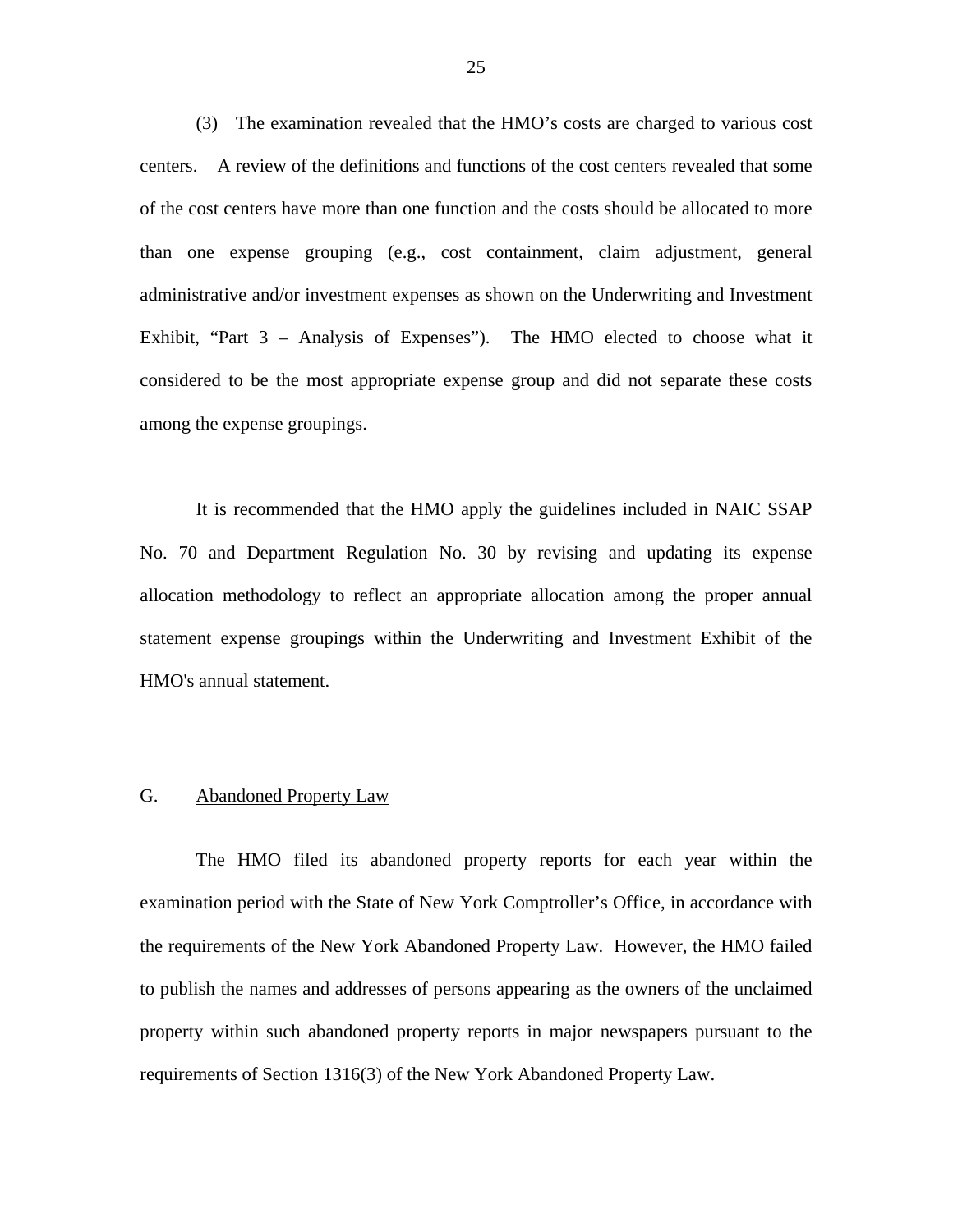<span id="page-27-0"></span>Section 1316(3) of the New York Abandoned Property Law states the following:

"Within thirty days following the filing of the report of abandoned property with the comptroller pursuant to subdivision two of this section, the insurer shall cause to be published a list of such abandoned property in the same manner as that prescribed for life insurance companies by section seven hundred two of this chapter."

It is recommended that the HMO comply with the (publishing) notice requirements of Section 1316(3) of the New York Abandoned Property Law.

## H. Premium Revenue

A sample review of the earned premiums for small group business (HMO and POS) revealed that the HMO included within its data, all premiums of its large group business. Further reviews revealed that a few small groups were excluded from the small group data. Both of the above oversights were reflected in the written and earned premiums recorded on its filed 2007 annual statement.

It is recommended that the HMO comply with the annual statement instructions with regard to the proper segregation of small and large group premiums.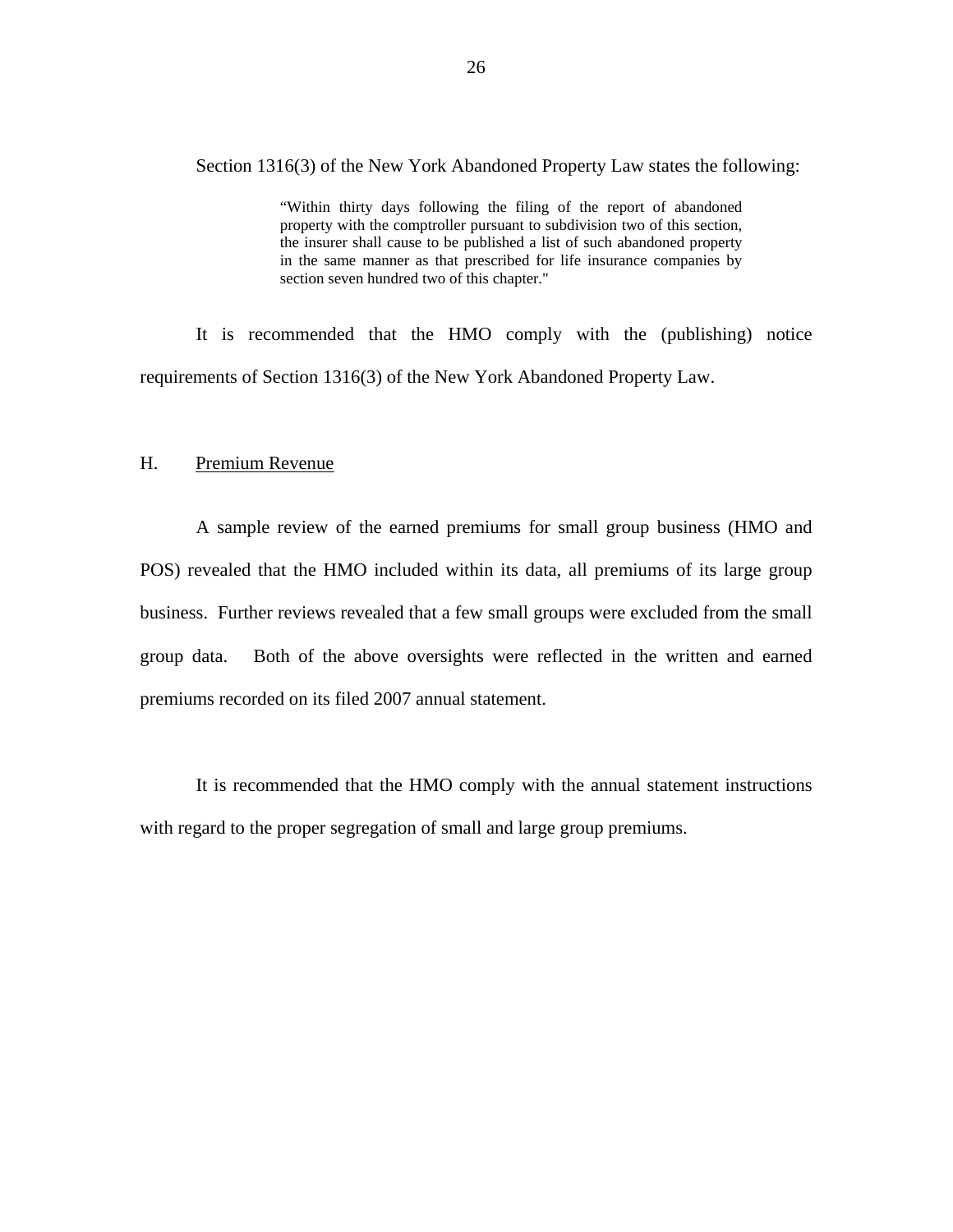## **3. FINANCIAL STATEMENTS**

## A. Balance Sheet

The following shows the assets, liabilities and surplus as determined by this examination and as reported by the HMO as of December 31, 2007. This is the same as the balance sheet filed by the HMO.

|                                       | Examination   | <b>HMO</b>    |
|---------------------------------------|---------------|---------------|
| Assets                                |               |               |
| <b>Bonds</b>                          | \$148,051,193 | \$148,051,193 |
| Common stocks                         | 38,206,142    | 38,206,142    |
| Cash, cash equivalents and short-     |               |               |
| term investments                      | 41,476,846    | 41,476,846    |
| Receivables for securities            | 37,402        | 37,402        |
| Investment income due and accrued     | 1,617,490     | 1,617,490     |
| Uncollected premiums                  | 19,758,667    | 19,758,667    |
| Accrued retrospective premiums        | 2,380,726     | 2,380,726     |
| Amounts recoverable from reinsurers   | 1,129,130     | 1,129,130     |
| Federal and foreign income tax        |               |               |
| recoverable and interest thereon      | 332,150       | 332,150       |
| Electronic data processing equipment  |               |               |
| and software                          | 326,690       | 326,690       |
| Furniture and equipment               | 0             | $\Omega$      |
| Receivables from parent, subsidiaries |               |               |
| and affiliates                        | 1,029,166     | 1,029,166     |
| Healthcare and other amounts          |               |               |
| receivable                            | 5,276,612     | 5,276,612     |
| Other receivables                     | 8,277,327     | 8,277,327     |
| Total assets                          | \$267,899,541 | \$267,899,541 |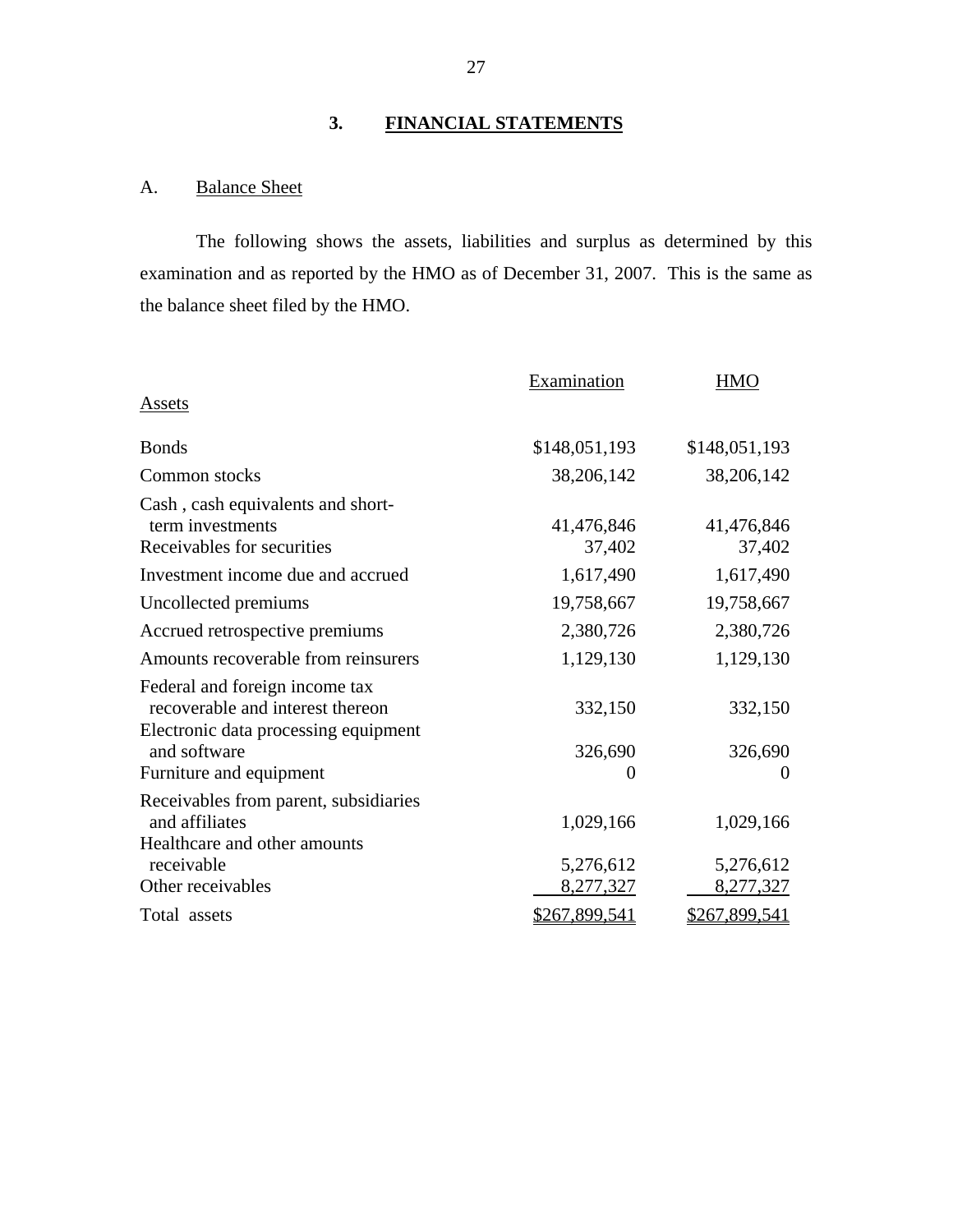| <b>Liabilities</b>                                                                                   | <b>Examination</b> | <b>HMO</b>    |
|------------------------------------------------------------------------------------------------------|--------------------|---------------|
| Claims unpaid                                                                                        | \$41,656,031       | \$41,656,031  |
| Unpaid claim adjustment expenses                                                                     | 1,372,000          | 1,372,000     |
| Premiums received in advance                                                                         | 9,387,828          | 9,387,828     |
| General expenses due and accrued                                                                     | 5,294,446          | 5,294,446     |
| Federal and foreign income taxes<br>payable and interest thereon<br>Amounts due parent, subsidiaries | 5,805              | 5,805         |
| and affiliates                                                                                       | 26,823,204         | 26,823,204    |
| Payable for securities                                                                               | <u>25,683</u>      | <u>25,683</u> |
| <b>Total liabilities</b><br><b>Surplus</b>                                                           | \$84,564,997       | \$84,564,997  |
|                                                                                                      |                    |               |
| Contingency reserve                                                                                  | \$75,514,690       | \$75,514,690  |
| Unassigned funds                                                                                     | 107,819,852        | 107,819,852   |
| Total surplus                                                                                        | \$183,334,542      | \$183,334,542 |
| Total liabilities and surplus                                                                        | \$267,899,539      | \$267,899,539 |

Note: The Internal Revenue Service has not conducted any audits of the income tax returns filed by the HMO during the period under examination. The examiner is unaware of any potential exposure of the HMO to any tax assessments and no liability has been established herein relative to such contingency.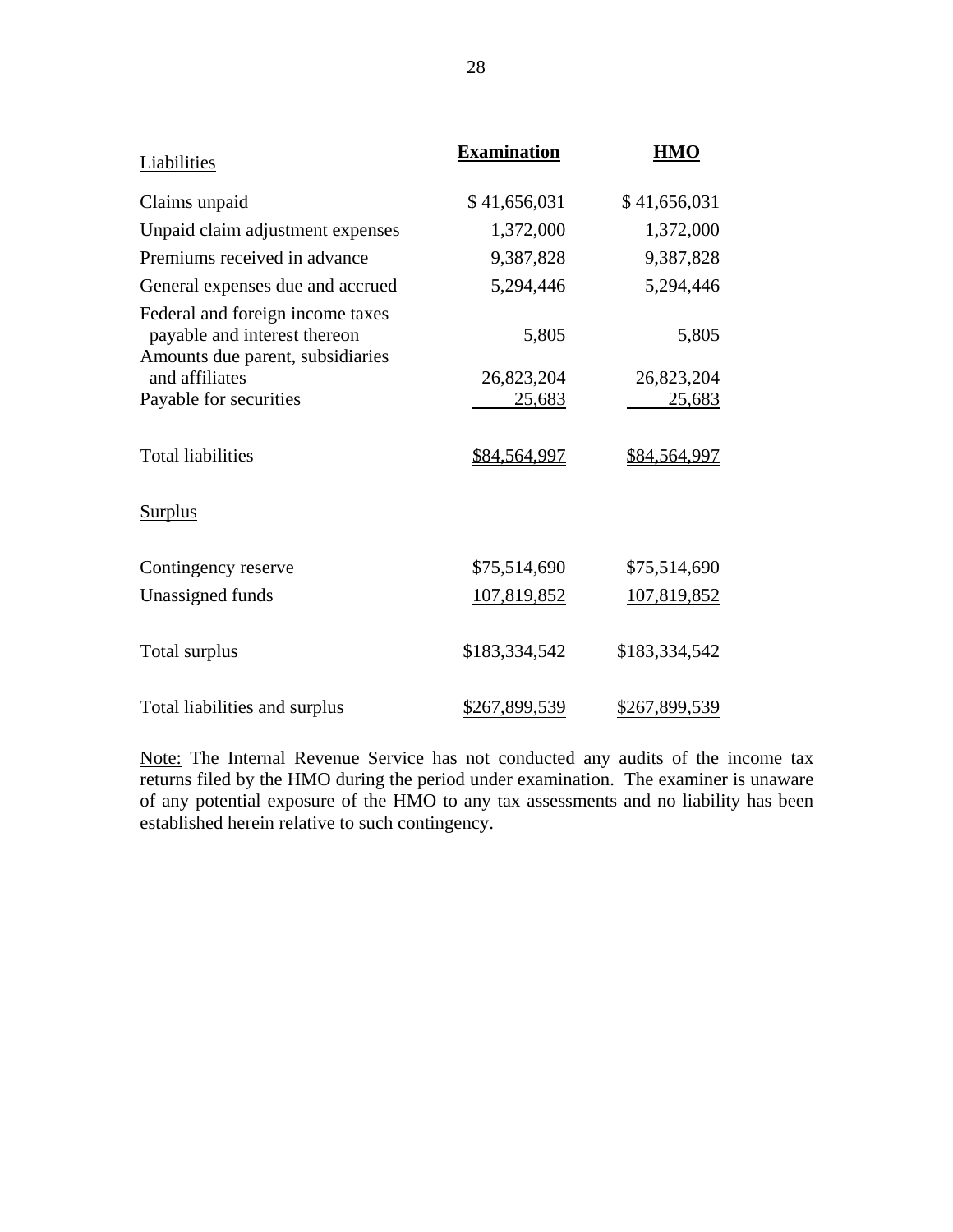## B. Underwriting and Investment Exhibit

Surplus increased \$60,429,564 during the three-year period under examination,

January 1, 2005 through December 31, 2007, detailed as follows:

## Revenue

| Net premium earned                           | \$2,693,248,089      |                     |
|----------------------------------------------|----------------------|---------------------|
| Net investment income                        | 30,842,203           |                     |
| Net realized capital gain                    | 1,174,707            |                     |
| Other income                                 | 18,127               |                     |
| Total revenue                                |                      | 2,725,283,126<br>\$ |
| <b>Expenses</b>                              |                      |                     |
| Hospital/medical benefits                    | 1,526,719,881<br>\$. |                     |
| Emergency room and out-of-area               | 110,316,375          |                     |
| Prescription drugs                           | 193, 367, 330        |                     |
| Other hospital and medical benefits          | 474,479,217          |                     |
| Claim adjustment expenses                    | 22,864,535           |                     |
| General administrative expenses              | 176,043,983          |                     |
| Total expenses                               |                      | 2,503,791,321       |
| Net income before federal and                |                      |                     |
| foreign income taxes incurred                |                      | \$<br>221,491,805   |
| Federal and foreign income taxes<br>incurred |                      | (63,885)            |
| Net income                                   |                      | 221,427,920         |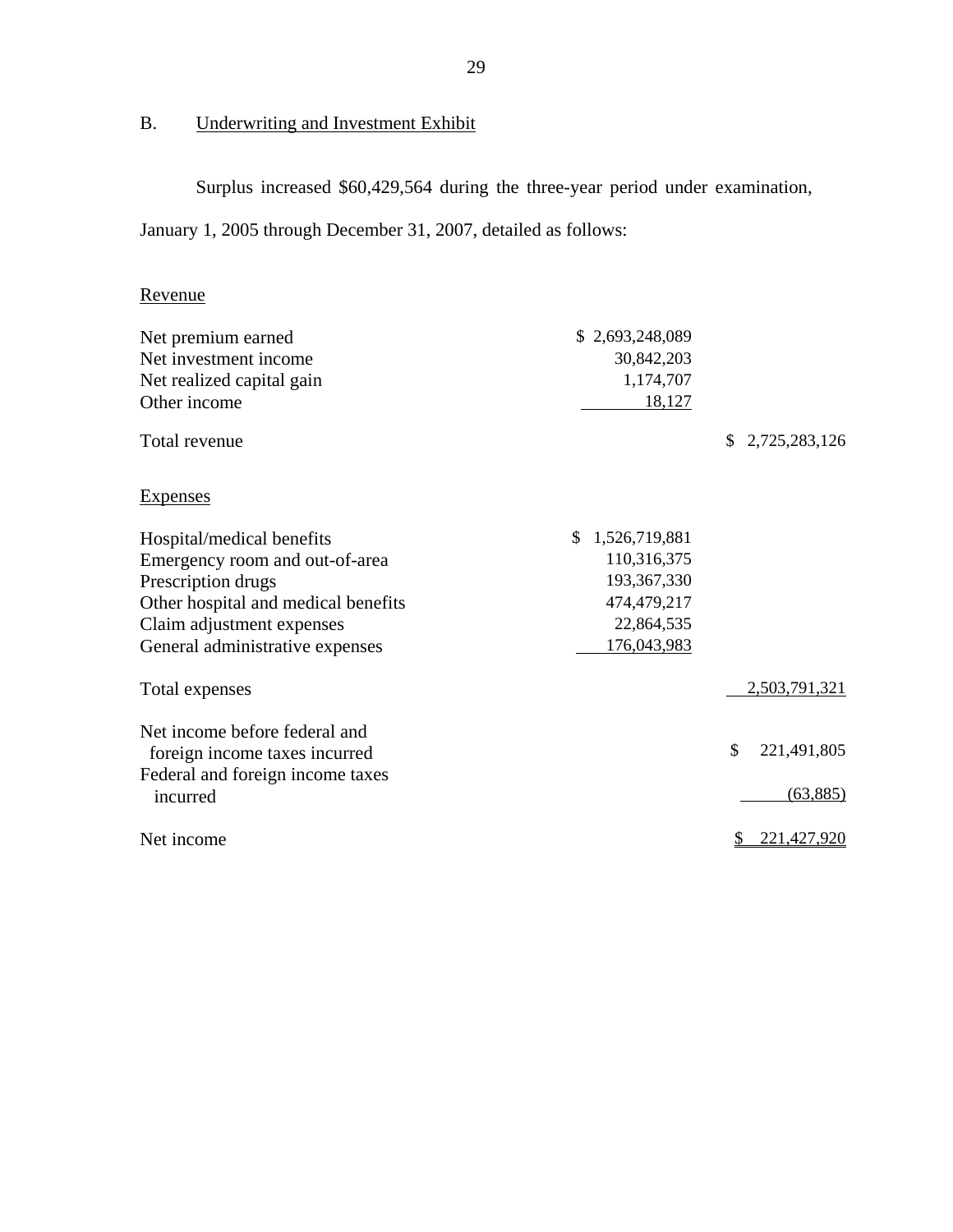### **Surplus**

| Surplus per report on examination as of<br>December 31, 2004         |                            |                            | \$122,904,978 |
|----------------------------------------------------------------------|----------------------------|----------------------------|---------------|
|                                                                      | Gains in<br>Surplus        | Losses in<br>Surplus       |               |
| Net income from operations<br>Change in net unrealized capital gains | \$221,427,920<br>3,528,759 | \$                         |               |
| Change in non admitted assets<br>Contribution to parent              |                            | 1,175,347<br>163, 351, 768 |               |
|                                                                      | \$224,956,679              | \$164,527,115              |               |
| Net gain in surplus                                                  |                            |                            | 60,429,564    |
| Surplus per report on examination as of<br>December 31, 2007         |                            |                            | \$183,334,542 |

## **4. RECEIVABLES FROM PARENT, SUBSIDIARIES AND AFFILIATES**

The examination asset of \$1,029,166 is the same as the amount reported by the HMO in its December 31, 2007 annual statement.

However, a review of RAHMO's inter-company transactions revealed that there was a balance of approximately \$22,000,000 as of September 30, 2008 due to it from its affiliate, Preferred Administrative Services Inc. (PAS), a for-profit New York Corporation which provides administrative service only (ASO) business to customers in the Rochester area. This balance represented approximately six years of unpaid allocated expenses of PAS' portion of shared expenses with RAHMO. In this regard, RAHMO established a reserve for the approximately \$22,000,000 due from PAS in its filed annual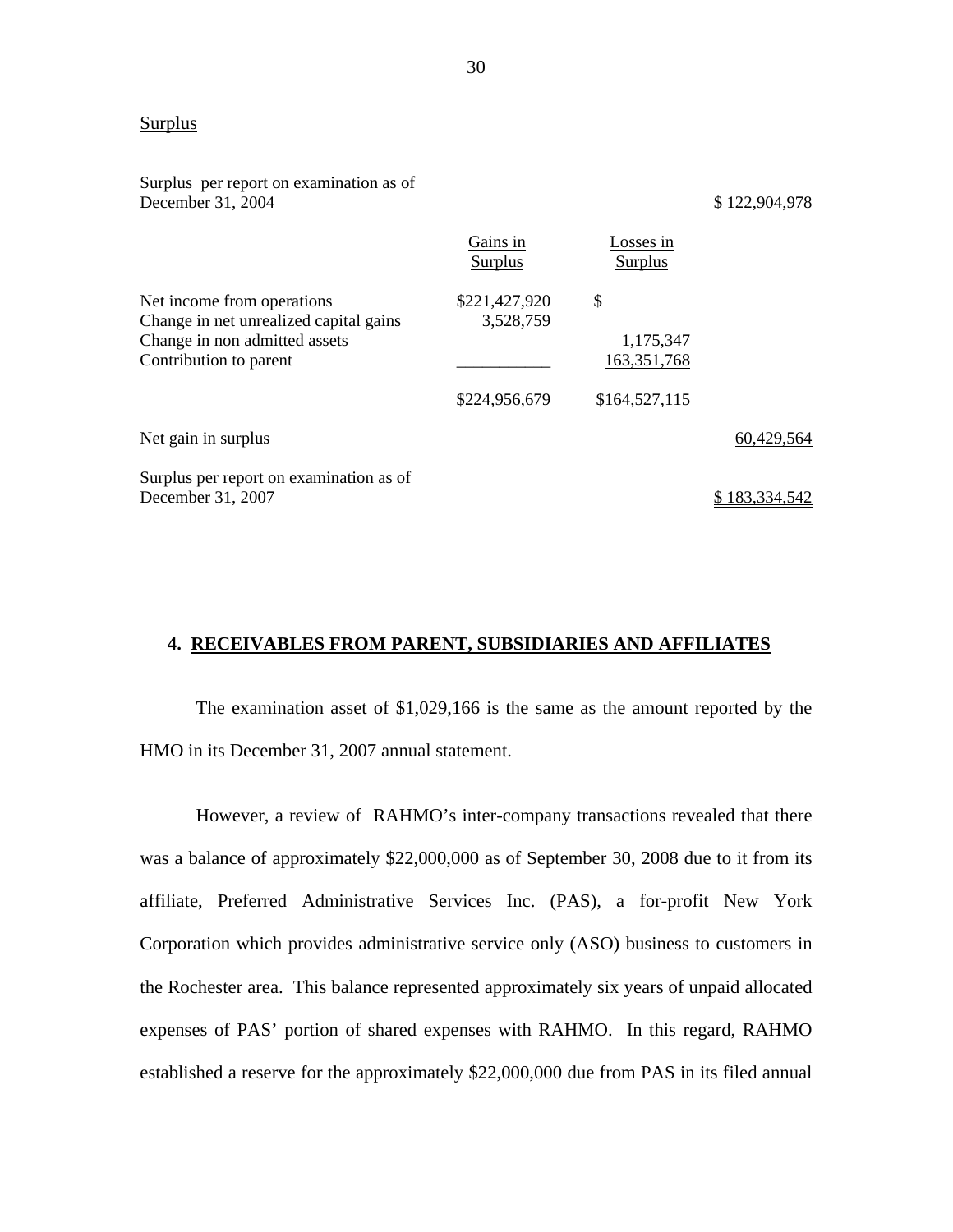statement to the Superintendent of Insurance as of December 31, 2007 and its quarterly statement as of September 30, 2009.

In accordance with the cost allocation methodology within the MVP Health Care, Inc. holding company system, PAS is allocated its share of expenses by three of its affiliates (MVPSC, MVPHP and RAHMO). MVPSC allocates personnel charged expense costs (salaries and benefits) to PAS and all other companies within the holding company. MVPHP and RAHMO allocate non-personnel charged expense costs to PAS and all other companies within the holding company system. Management has determined that if PAS has funds available to satisfy inter-company transactions, the transactions between all other MVP Health Care, Inc. holding company entities, other than RAHMO should be satisfied first. PAS, during the examination period, paid the expense charges in full that were due to MVPHP and MVPSC, but it frequently did not pay the full amount of charged expenses due to RAHMO, thus resulting in the approximately \$22,000,000 receivable due from PAS to RAHMO as of September 30, 2009. RAHMO maintained a reserve for the full amount of \$22,000,000 due from PAS within its filed September 30, 2009 quarterly statement to the Superintendent of Insurance.

The HMO has indicated that in addition to the ASO only business, some of the ASO clients offer RAHMO's Medicare products to its employees/retirees. RAHMO has reported significant surplus gains during the examination period and prior periods with regard to its Medicare product. In order to maintain its Medicare membership, ASO fees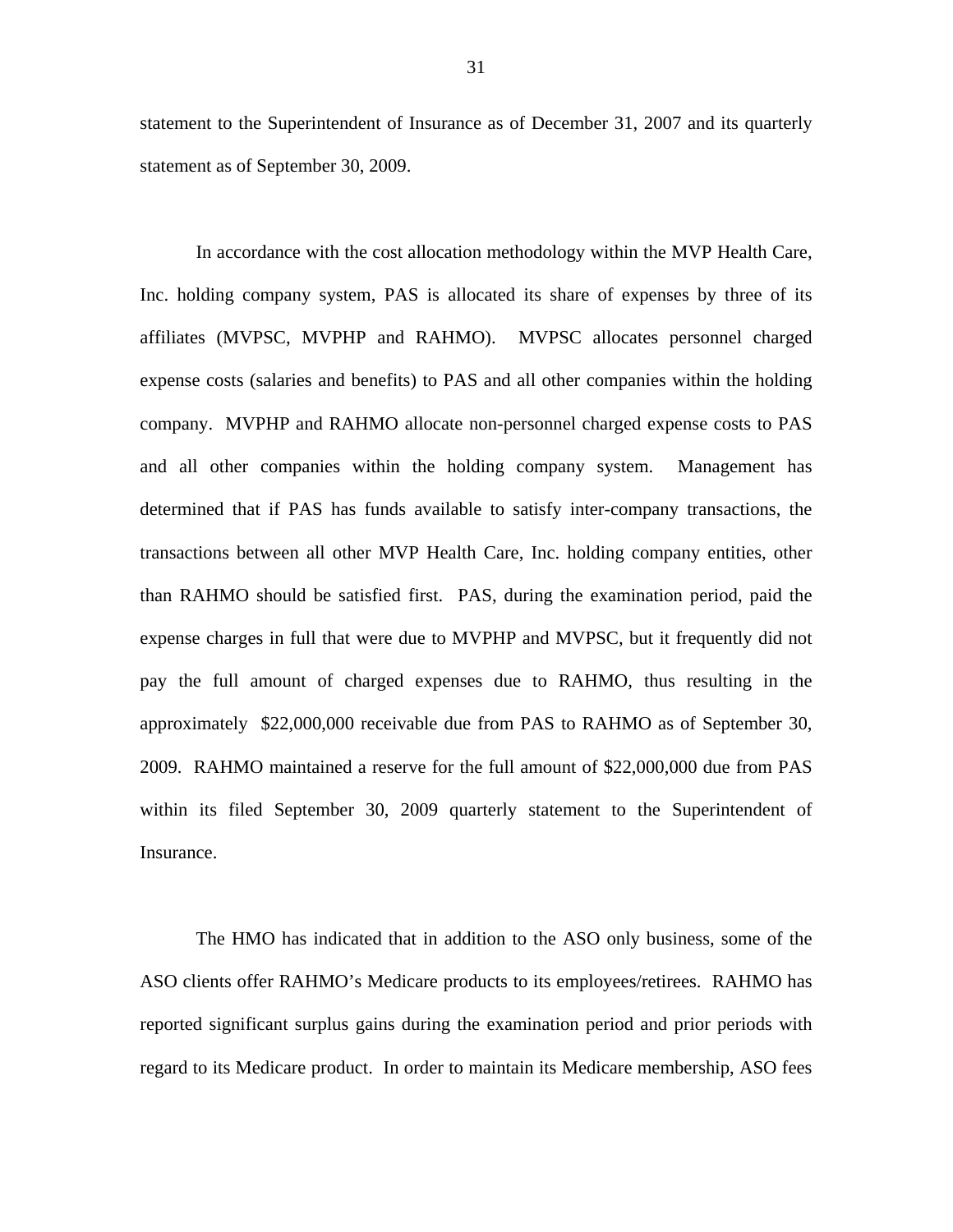<span id="page-33-0"></span>were discounted by RAHMO according to RAHMO management. HMO management has indicated to the examiners that it is reviewing ways to make PAS more profitable so it may be able to repay such inter-company payable balances to RAHMO; however, no time table for making such payment has been established by MVP Health Care, Inc. and PAS management.

It is recommended that the HMO take the necessary steps to collect all intercompany balances that are due from PAS.

### **5. CLAIMS UNPAID**

The examination liability of \$41,656,031 is the same as the liability reported by the HMO in its 2007 filed annual statement.

The examination analysis of the claims unpaid reserve was conducted in accordance with generally accepted actuarial principles and practices and was based on statistical information contained in the HMO's internal records and its filed annual statements as verified during the examination. The examination reserve was based upon actual payments made through a point in time, plus an estimate for claims remaining unpaid at that date. Such estimate was calculated based on actuarial principles, which utilized the HMO's past experience in projecting the ultimate cost of claims incurred on or prior to December 31, 2007.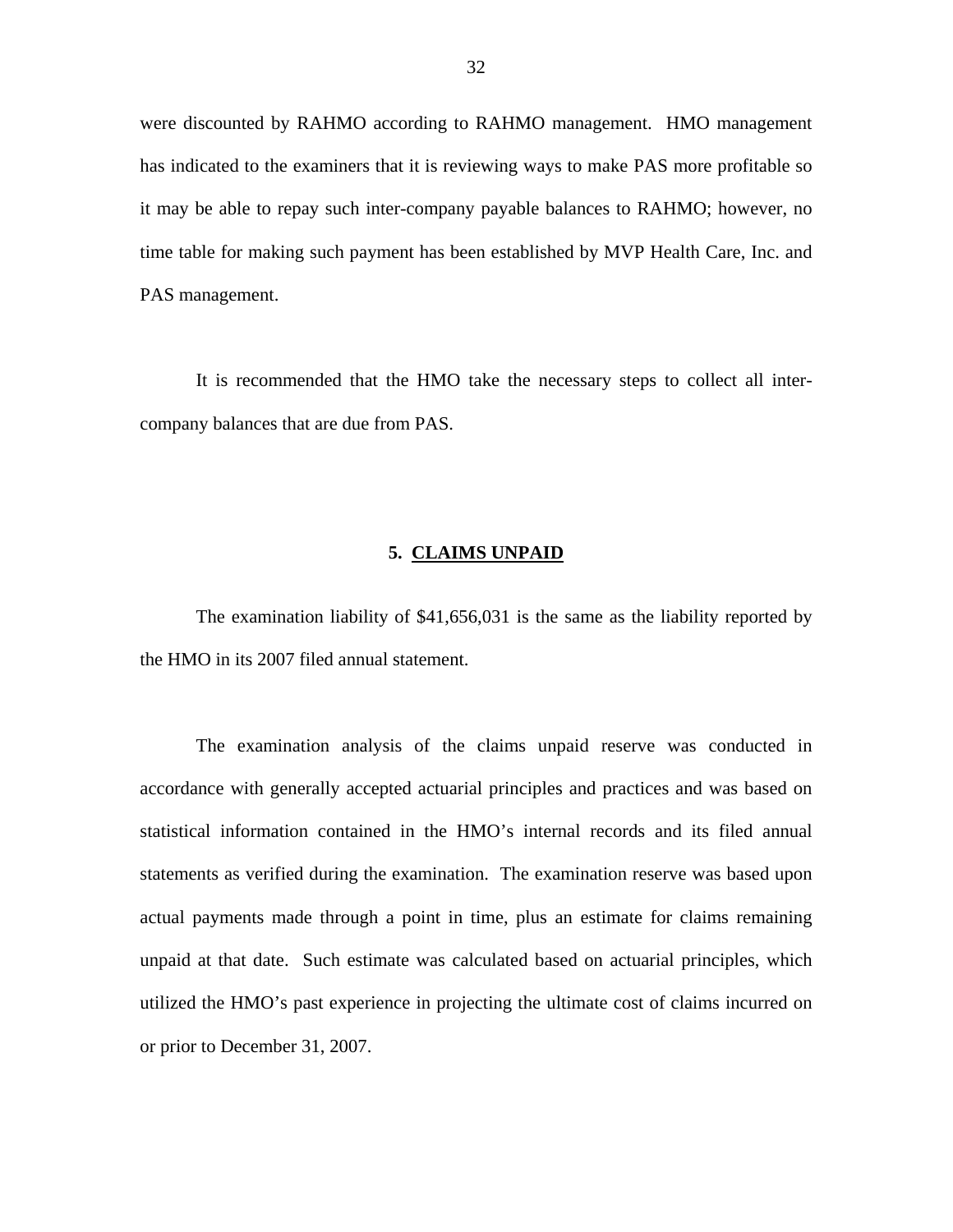<span id="page-34-0"></span>The HMO reported an amount of \$ 0 for this liability in its December 31, 2007 annual statement, the HMO failed to include a provision for the extension of benefits reserve to take into consideration policies which lapsed at December 31, 2007 but are entitled to benefits subsequent to such date.

It is recommended that the HMO include a reserve under this caption to take into consideration claims on policies which lapsed at December 31, 2007 which are submitted subsequent to such lapse date.

### **7. SUBSEQUENT EVENTS**

In its June 30, 2008 filed quarterly statement to the Superintendent of Insurance, PAC reported that it was insolvent in the amount of \$3,241,215. PAC's losses in 2008 were due to erroneous pricing assumptions for its EPO and PPO products. The low premium rates caused a growth in membership from approximately 1,000 members reported at December 31, 2007 to approximately 25,000 members reported at September 30, 2008. The rates were later determined by PAC to be inadequate.

In order to remedy PAC's reported insolvency of \$17,967,951 as of September 30, 2008, and to provide sufficient funds so that PAC's statutory net worth requirements were met, RAHMO proposed to transfer \$30 million to its Parent, MVPHP Holding Company, Inc. The \$30 million would then be transferred to MVP Health Care, Inc., the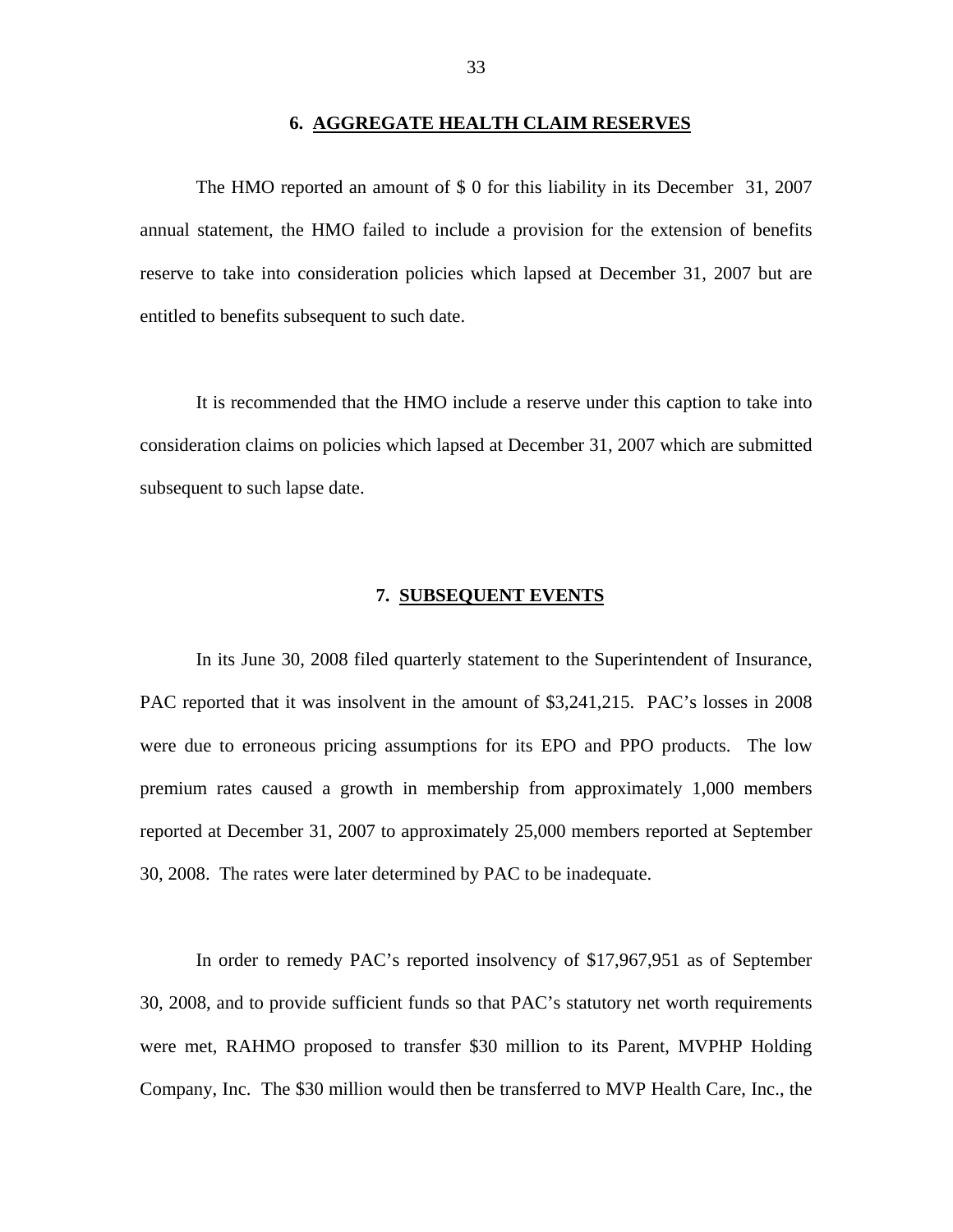Ultimate Parent of both PAC and RAHMO. The \$30 million would then be transferred from the Ultimate Parent through two intermediate holding companies and then to PAC.

On November 7, 2008, the Insurance Department, based on a review of RAHMO's financial condition approved RAHMO's request to transfer \$30,000,000 to MVPHP Holding Company, Inc., under the condition that the additional proposed transfers within the holding company system occur immediately, resulting in PAC's receipt of a \$30,000,000 infusion of funds. Also, on November 14, 2008, RAHMO received approval from the Health Department for such \$30,000,000 transfer. The \$30,000,000 transfer from RAHMO to PAC via MVPHP Holding Company, Inc. was completed on November 19, 2008 which allowed PAC to maintain a solvent and unimpaired surplus position.

#### Merger With MVP Health Plan, Inc.

On May 1, 2009, subsequent to receiving approval from the New York Insurance Department and the New York Health Department, Rochester Area HMO, Inc. merged with its affiliate, MVP Health Plan, Inc., an HMO MVP Health Plan, Inc., a not-forprofit health maintenance organization (HMO) licensed pursuant to the provisions of Article 44 of the New York Public Health Law, was the surviving entity.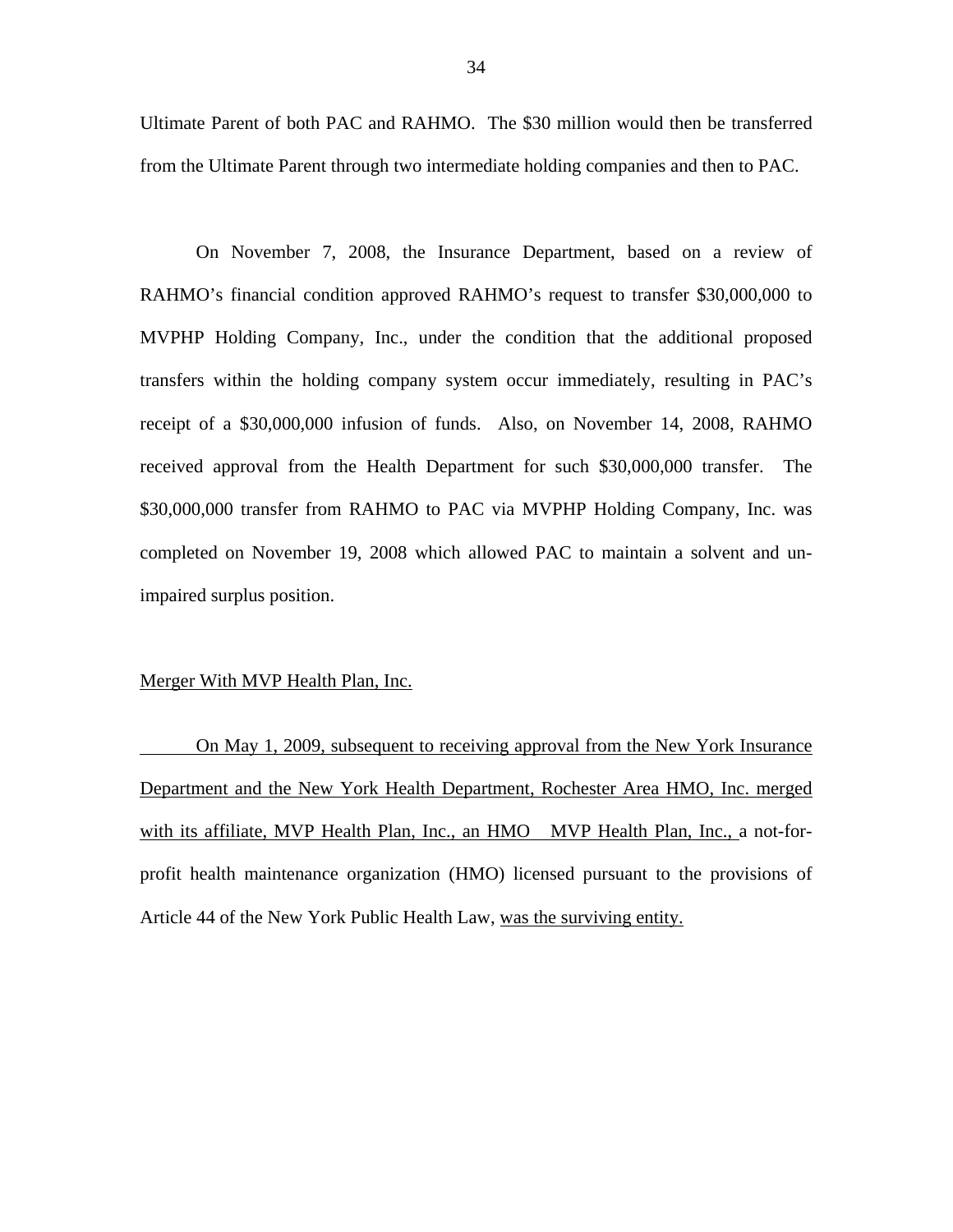### MVP Health Insurance Company

MVP Health Insurance Company (Company) an affiliate of the HMO, reported a \$25,816,713 insolvency in its filed September 30, 2009 quarterly statement. In December, 2009, MVP Health Plan, Inc. and MVP Health Insurance Company received approval from this Department and the New York Health Department relative to a series of transactions designed to restore MVP Health Insurance Company's surplus to a positive position. Such transactions, which took place on December 22, 2009, primarily involved a \$52M surplus contribution and a \$47M Section 1307 loan from MVP Health Plan, Inc. to MVP Health Insurance Company.

As a result of the above and other related transactions, MVP Health Insurance Company's surplus, on an unaudited basis, was restored to a positive position as of December 31, 2009.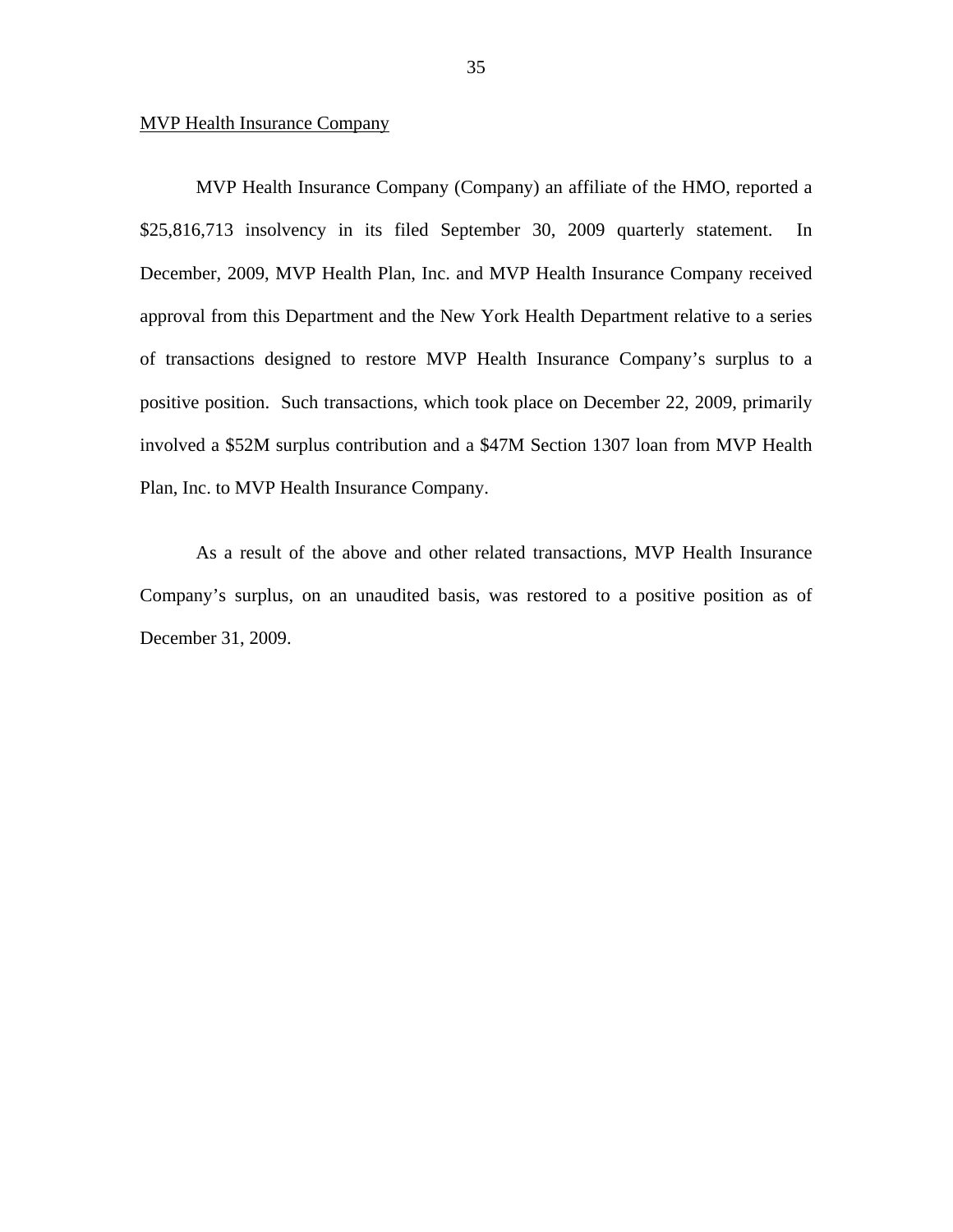**8. COMPLIANCE WITH PRIOR REPORT ON EXAMINATION** 

The prior report on examination as of December 31, 2004, contained three recommendations. The recommendations are detailed as follows (page numbers refer to the prior reports):

#### ITEM NO. PAGE NO.

## 1. Management 13

It is recommended that the HMO exclude from its bonus and employment agreement with its officers any reference to bonuses predicated on the profit of not-for-profit corporations in compliance with Section 508 of the New York Not-For-Profit Corporation Law. It is also recommended that the HMO put governance procedures in place for adequate board oversight of its officer compensation program.

The employment agreement that prompted this recommendation no longer is in effect.

The HMO has complied by creating a compensation committee.

## 2. Reinsurance 17

It is recommended that RAHMO amend its reinsurance contract with Zurich American Insurance Company to include the wording prescribed by Section  $1308(a)(2)(A)(i)$ of the New York Insurance Law.

The HMO has complied with this recommendation.

## 3. Administrative Services Agreement 21

It is recommended that RAHMO comply with the requirements of Part 98-1.11(b) of the Administrative Rules and Regulations of the New York Health Department (10 NYCRR 98-1) and obtain approval for its Administrative Services Agreement with PAC.

The HMO has complied with this recommendation.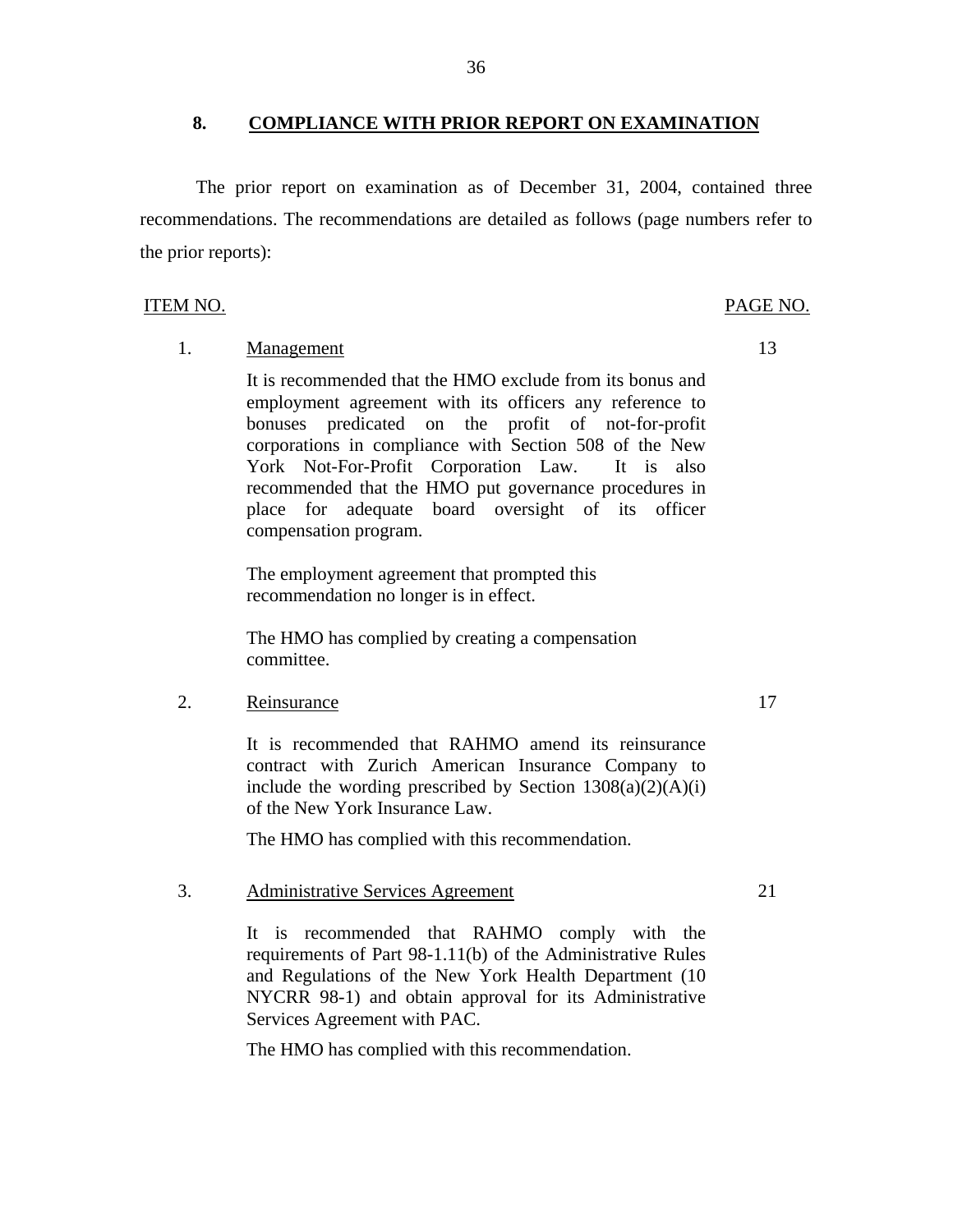## <span id="page-38-0"></span>**9. SUMMARY OF COMMENTS AND RECOMMENDATIONS**

## ITEM NO. PAGE NO**.**

## **Allocation of Expenses**

- A. Allocation of Expenses<br>i. It is recommended that the HMO comply with the 24 requirements of SSAP No. 70 and Part 106.6 of New York Insurance Department Regulation No. 30 (11 NYCRR 106.6) by detailing the factors used and maintaining proper records to support such factors and the allocation percentages used.
	- ii. It is recommended that RAHMO apply the guidelines of 24 NAIC SSAP No. 70 and Part 105.25(b) of Department Regulation No. 30 (11 NYCRR 105.25(b)) by reporting in its annual statement exhibits only the expenses applicable to it.
- iii. It is recommended that the HMO apply the guidelines 25 included in NAIC SSAP No. 70 and Department Regulation No. 30 by revising and updating its expense allocation methodology to reflect an appropriate allocation among the proper annual statement expense groupings within the Underwriting & Investment Exhibit of the HMO's annual statement.

## **Abandoned Property**

B. Abandoned Property<br>It is recommended that the HMO comply with the 26 (publishing) notice requirements of Section 1316(3) of the New York Abandoned Property Law.

C. Premium Revenue

It is recommended that the HMO comply with the annual 26 statement instructions with regard to the proper segregation of small and large group premiums.

Receivables From Parent, Subsidiaries and Affiliates

D. Receivables From Parent, Subsidiaries and Affiliates<br>It is recommended that the HMO take the necessary steps to 32 collect all inter-company balances that are due from PAS.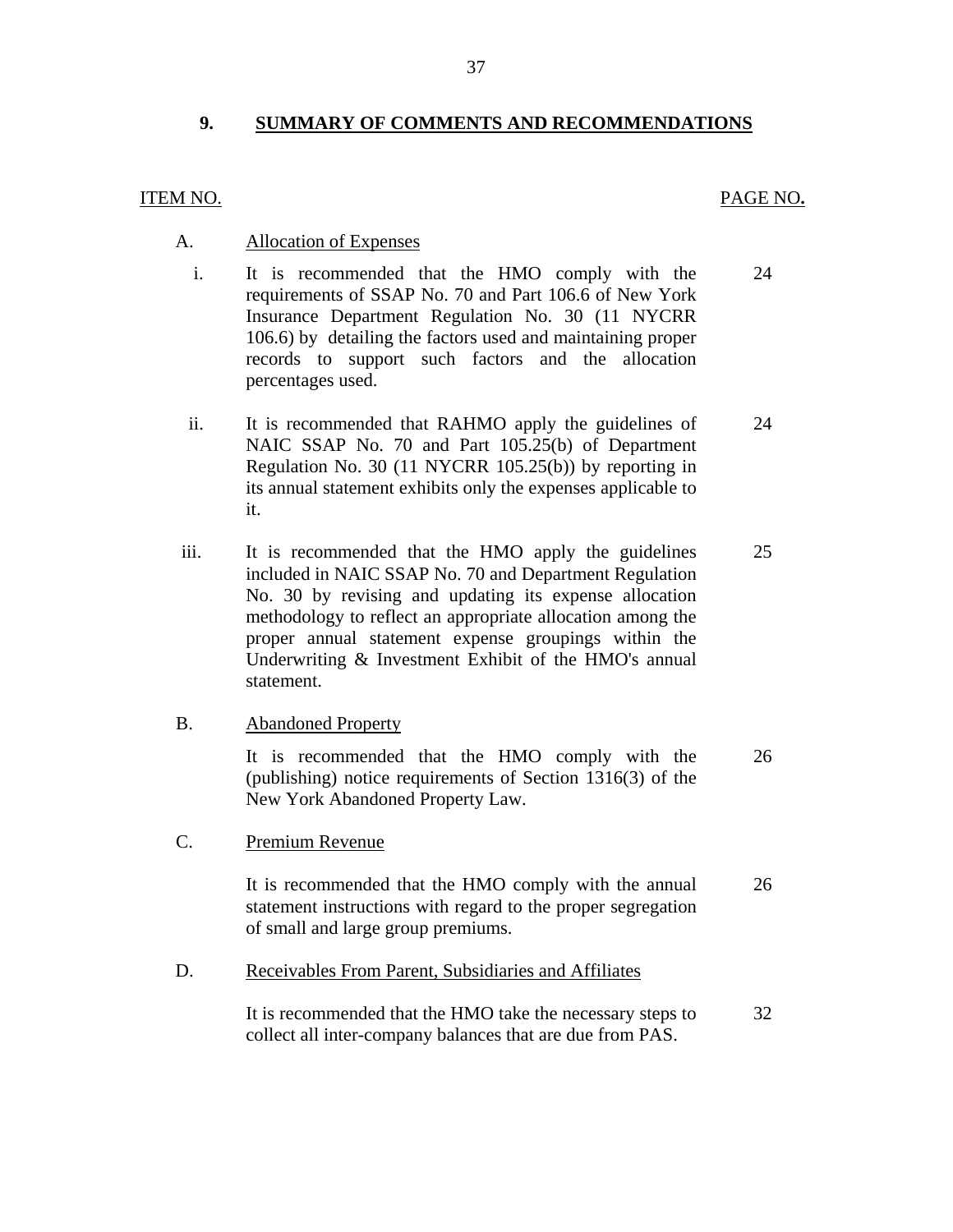## ITEM NO. PAGE NO.

## **Aggregate Health Claim Reserves**

E. Aggregate Health Claim Reserves<br>It is recommended that the HMO include a reserve under the caption, "Aggregate Health Claim Reserves" to take into consideration claims on policies which lapsed at December 31, 2007 which are submitted subsequent to such lapse date. 33